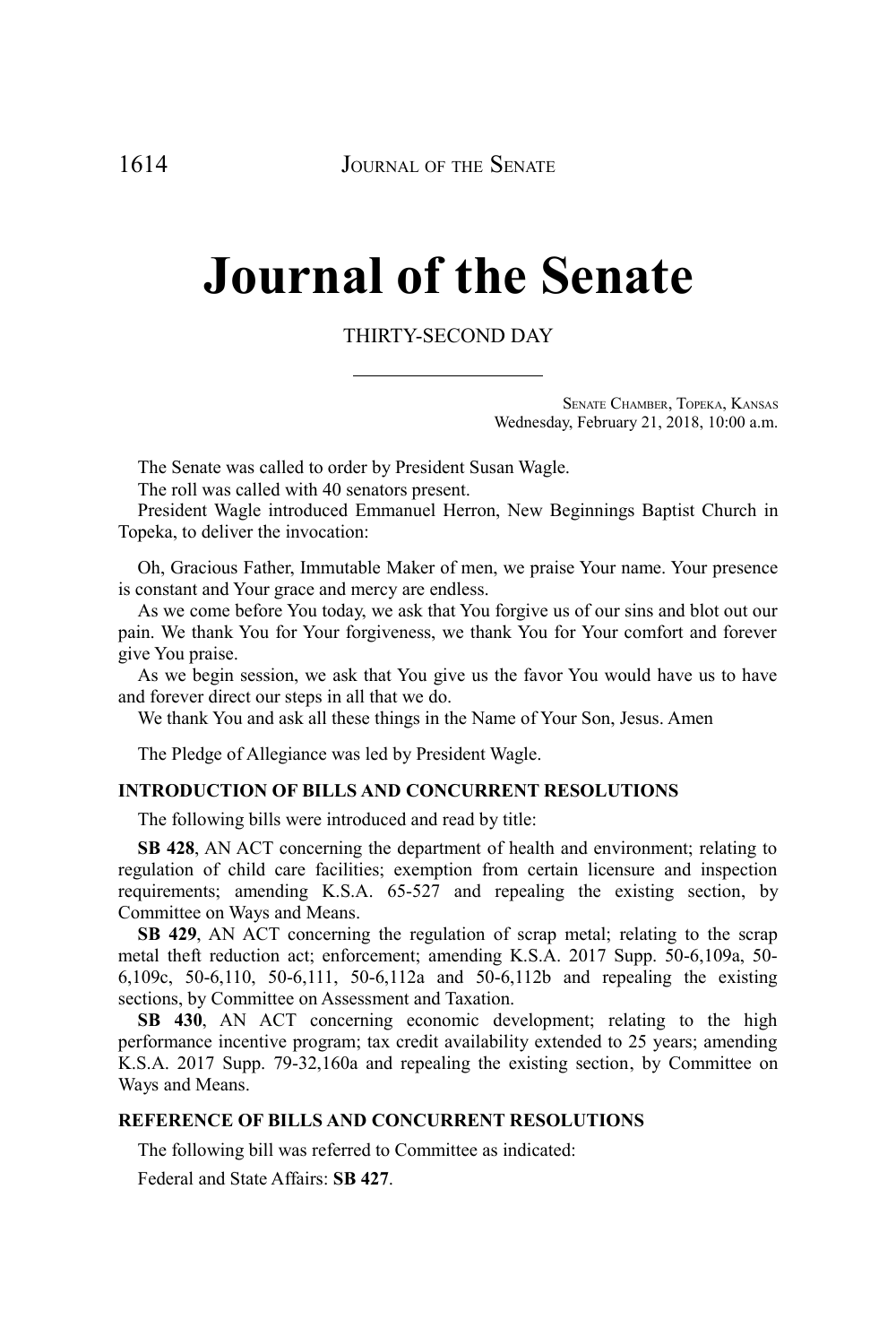#### **CHANGE OF REFERENCE**

An objection having been made to **SB 372** appearing on the Consent Calendar, the President directed the bill be removed and placed on the calendar under the heading of General Orders.

The President withdrew **SB 334** from the Calendar under the heading of **General Orders**, and rereferred the bill to the Committee on **Commerce**.

#### **MESSAGE FROM THE HOUSE**

Announcing passage of, **Sub HB 2147; HB 2465**, **HB 2486**, **HB 2511**, **HB 2628, HB 2729**

Announcing passage of **SB 217**, as amended.

# **INTRODUCTION OF HOUSE BILLS AND CONCURRENT RESOLUTIONS**

**Sub HB 2147; HB 2465, HB 2486, HB 2511, HB 2628, HB 2729** were thereupon introduced and read by title.

#### **CONSIDERATION OF MOTIONS TO CONCUR AND NONCONCUR**

On motion of Senator V. Schmidt the Senate nonconcurred in the House amendments to **SB 217** and requested a conference committee be appointed.

The President appointed Senators V. Schmidt, Bollier and Kelly as a conference committee on the part of the Senate.

# **COMMITTEE OF THE WHOLE**

On motion of Senator Denning, the Senate resolved itself into Committee of the Whole, for consideration of bills on the calendar under the heading of General Orders with Senator Masterson in the chair.

**SB 265, SB 311, SB 386, SB 398; HB 2439** be passed.

**SB 348, SB 410** be amended by the adoption of the committee amendments, and the bills be passed as amended.

**SB 351** be amended by the adoption of the committee amendments, be further amended by motion of Senator Longbine; on page 3, in line 5, after "(d)" by inserting "(1)"; following line 8, by inserting:

"(2) The provisions of this section shall not apply to any policy or certificate that provides coverage for any specified disease, specified accident or accident only coverage, credit, dental, disability income, hospital indemnity, long-term care insurance as defined by K.S.A. 40-2227, and amendments thereto, vision care or any other limited supplemental benefit nor to any medicare supplement policy of insurance as defined by the commissioner of insurance by rule and regulation, any coverage issued as a supplement to liability insurance, workers compensation or similar insurance, automobile medical-payment insurance or any insurance under which benefits are payable with or without regard to fault, whether written on a group, blanket or individual basis." and **SB 351** be passed as further amended.

The committee report on **SB 414** recommending **Sub SB 414** be adopted, and the substitute bill be passed.

The committee rose and reported progress (See Committee of the Whole afternoon session.)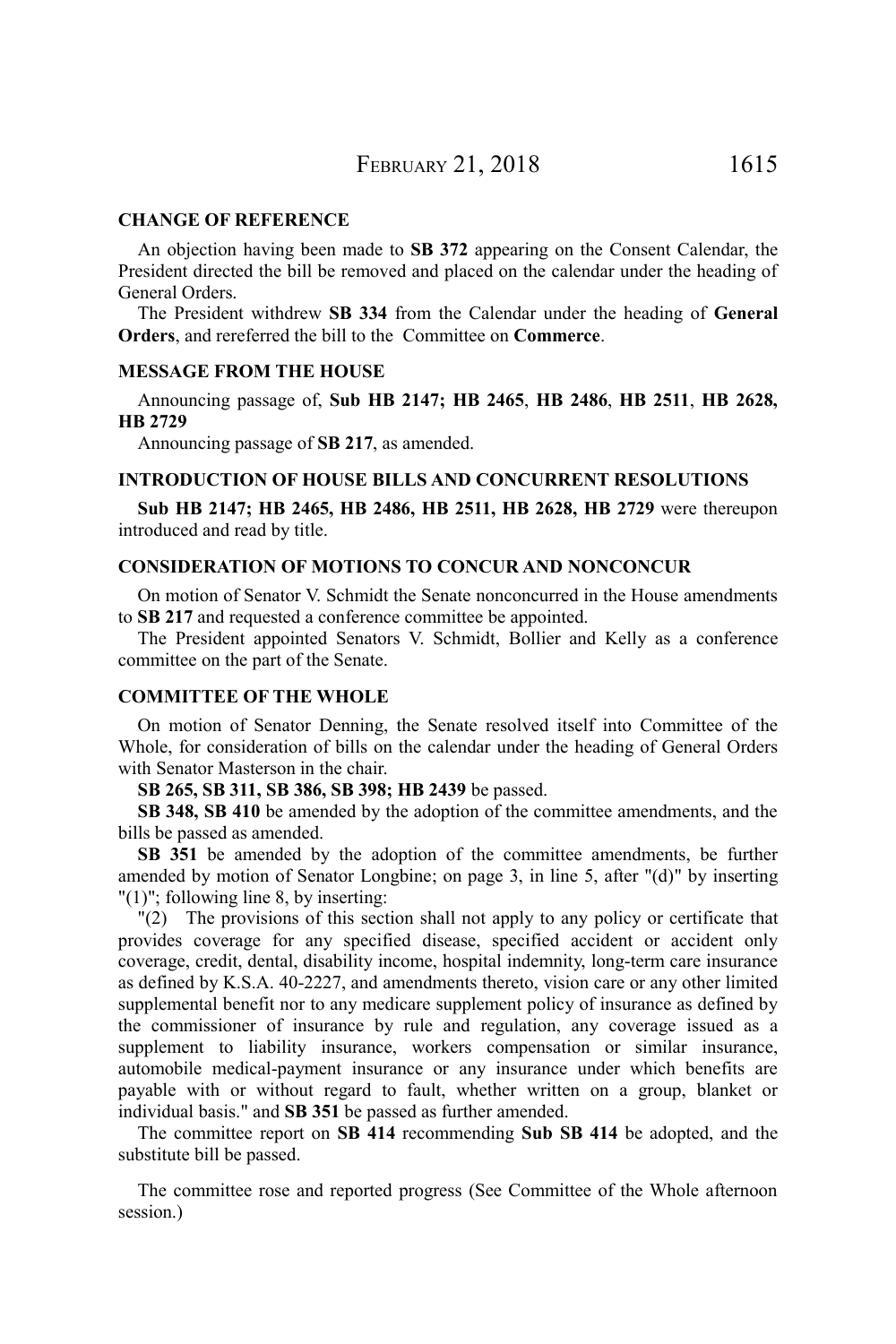On motion of Senator Denning, the Senate recessed until 2:00 p.m.

# $\mathcal{L}_\text{max}$  and  $\mathcal{L}_\text{max}$ AFTERNOON SESSION

The Senate met pursuant to recess with Vice President Longbine in the chair.

#### **FINAL ACTION ON CONSENT CALENDAR**

**SB 369, SB 375** having appeared on the Consent Calendar for the required two full legislative days without objection from any member, were considered on final action.

**SB 369**, AN ACT concerning the Kansas highway patrol; relating to minimum rank for certain persons; amending K.S.A. 2017 Supp. 74-2113 and repealing the existing section.

On roll call, the vote was: Yeas 40; Nays 0; Present and Passing 0; Absent or Not Voting 0.

Yeas: Alley, Baumgardner, Berger, Billinger, Bollier, Bowers, Denning, Doll, Estes, Faust-Goudeau, Fitzgerald, Francisco, Givens, Goddard, Haley, Hardy, Hawk, Hensley, Hilderbrand, Holland, Kelly, Kerschen, Longbine, Lynn, Masterson, McGinn, Olson, Petersen, Pettey, Pilcher-Cook, Pyle, Rogers, V. Schmidt, Skubal, Suellentrop, Sykes, Taylor, Tyson, Wagle, Wilborn.

The bill passed.

**SB 375**, AN ACT regulating traffic; relating to length of vehicles, certain vehicle combinations; amending K.S.A. 2017 Supp. 8-1904 and repealing the existing section.

On roll call, the vote was: Yeas 40; Nays 0; Present and Passing 0; Absent or Not Voting 0.

Yeas: Alley, Baumgardner, Berger, Billinger, Bollier, Bowers, Denning, Doll, Estes, Faust-Goudeau, Fitzgerald, Francisco, Givens, Goddard, Haley, Hardy, Hawk, Hensley, Hilderbrand, Holland, Kelly, Kerschen, Longbine, Lynn, Masterson, McGinn, Olson, Petersen, Pettey, Pilcher-Cook, Pyle, Rogers, V. Schmidt, Skubal, Suellentrop, Sykes, Taylor, Tyson, Wagle, Wilborn.

The bill passed.

#### **FINAL ACTION ON BILLS AND CONCURRENT RESOLUTIONS**

**SB 221**, AN ACT concerning children and minors; relating to the revised Kansas code for care of children; newborn infant protection act; powers and duties of the secretary for children and families; amending K.S.A. 39-713c and K.S.A. 2017 Supp. 38-2202, 38-2202, as amended by section 1 of this act, 38-2254, 38-2255, 38-2268, 38- 2269, 38-2282 and 39-708c and repealing the existing sections; also repealing K.S.A. 2015 Supp. 38-2202, as amended by section 23 of chapter 46 of the 2016 Session Laws of Kansas, was considered on final action.

On roll call, the vote was: Yeas 35; Nays 5; Present and Passing 0; Absent or Not Voting 0.

Yeas: Alley, Baumgardner, Berger, Billinger, Bollier, Bowers, Denning, Doll, Estes, Faust-Goudeau, Fitzgerald, Francisco, Givens, Goddard, Haley, Hardy, Hawk, Hensley, Hilderbrand, Holland, Kelly, Kerschen, Longbine, McGinn, Petersen, Pettey, Rogers, V. Schmidt, Skubal, Suellentrop, Sykes, Taylor, Tyson, Wagle, Wilborn.

Nays: Lynn, Masterson, Olson, Pilcher-Cook, Pyle.

The bill passed, as amended.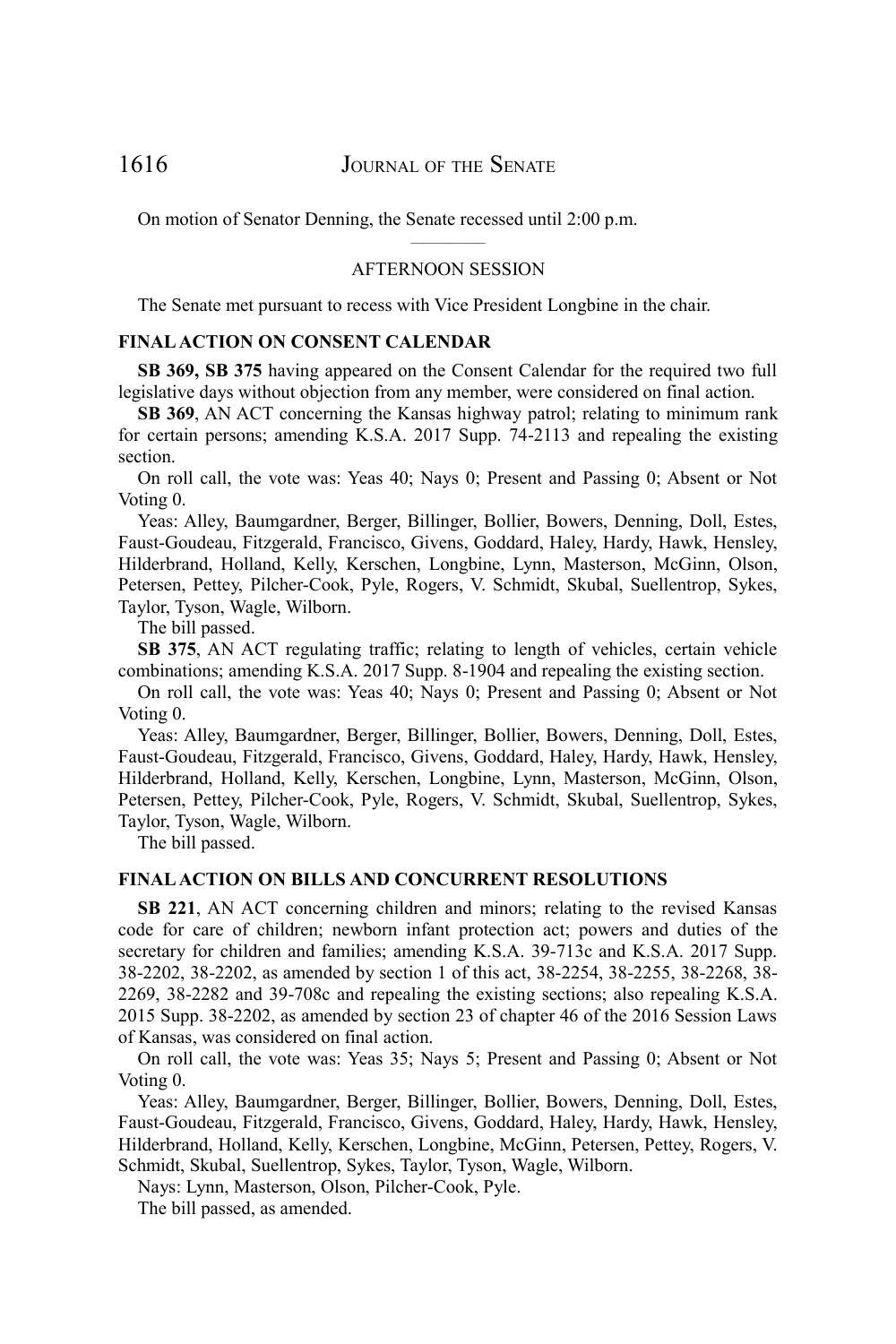#### EXPLANATION OF VOTE

Madam President: Increasing the number of days from 45 to 60 for parents to abandon their child is not a pro-life position. In 2000, when the Legislature established 45 days as the period a parent could turn over their child to authorities, it was considered ample time for a parent to make this decision. Some would argue the time frame should be even shorter. However, it is clear anything beyond 45 days is not prolife, but instead encouraging the abandonment of a child without consequences. I vote no on **SB 221**.—MARY PILCHER-COOK

Senators Lynn and Olson request the record to show they concur with the "Explanation of Vote" offered by Senator Pilcher-Cook on **SB 221**.

**SB 247**, AN ACT concerning certain cemetery districts and the deannexation of territory located within a city and reimbursement of the cemetery district, was considered on final action.

On roll call, the vote was: Yeas 40; Nays 0; Present and Passing 0; Absent or Not Voting 0.

Yeas: Alley, Baumgardner, Berger, Billinger, Bollier, Bowers, Denning, Doll, Estes, Faust-Goudeau, Fitzgerald, Francisco, Givens, Goddard, Haley, Hardy, Hawk, Hensley, Hilderbrand, Holland, Kelly, Kerschen, Longbine, Lynn, Masterson, McGinn, Olson, Petersen, Pettey, Pilcher-Cook, Pyle, Rogers, V. Schmidt, Skubal, Suellentrop, Sykes, Taylor, Tyson, Wagle, Wilborn.

The bill passed, as amended.

**SB 260**, AN ACT concerning audits of state agencies; financial-compliance audits; Kansas lottery security audit; selection of auditor, contracts with; creating the Kansas lottery audit contract committee and the department of administration audit contract committee; creating the department of administration audit services fund; amending K.S.A. 46-1108, 46-1112, 46-1115, 46-1116, 46-1122, 46-1123, 46-1125, 46-1126, 46- 1127 and 74-2424 and K.S.A. 2017 Supp. 39-709b, 46-1106, 46-1114, 46-1118, 46- 1128, 46-1135, 74-4921, 75-5133 and 79-3234 and repealing the existing sections; also repealing K.S.A. 2017 Supp. 46-1121 and 46-1134, was considered on final action.

On roll call, the vote was: Yeas 40; Nays 0; Present and Passing 0; Absent or Not Voting 0.

Yeas: Alley, Baumgardner, Berger, Billinger, Bollier, Bowers, Denning, Doll, Estes, Faust-Goudeau, Fitzgerald, Francisco, Givens, Goddard, Haley, Hardy, Hawk, Hensley, Hilderbrand, Holland, Kelly, Kerschen, Longbine, Lynn, Masterson, McGinn, Olson, Petersen, Pettey, Pilcher-Cook, Pyle, Rogers, V. Schmidt, Skubal, Suellentrop, Sykes, Taylor, Tyson, Wagle, Wilborn.

The bill passed, as amended.

**Sub SB 272**, AN ACT regulating traffic; concerning passing on streets and highways; waste collectors; amending K.S.A. 2017 Supp. 8-2118 and repealing the existing section, was considered on final action.

Upon the showing of five hands, a Call of the Senate was requested.

On roll call, the vote was: Yeas 40; Nays 0; Present and Passing 0; Absent or Not Voting 0.

Yeas: Alley, Baumgardner, Berger, Billinger, Bollier, Bowers, Denning, Doll, Estes, Faust-Goudeau, Fitzgerald, Francisco, Givens, Goddard, Haley, Hardy, Hawk, Hensley, Hilderbrand, Holland, Kelly, Kerschen, Longbine, Lynn, Masterson, McGinn, Olson,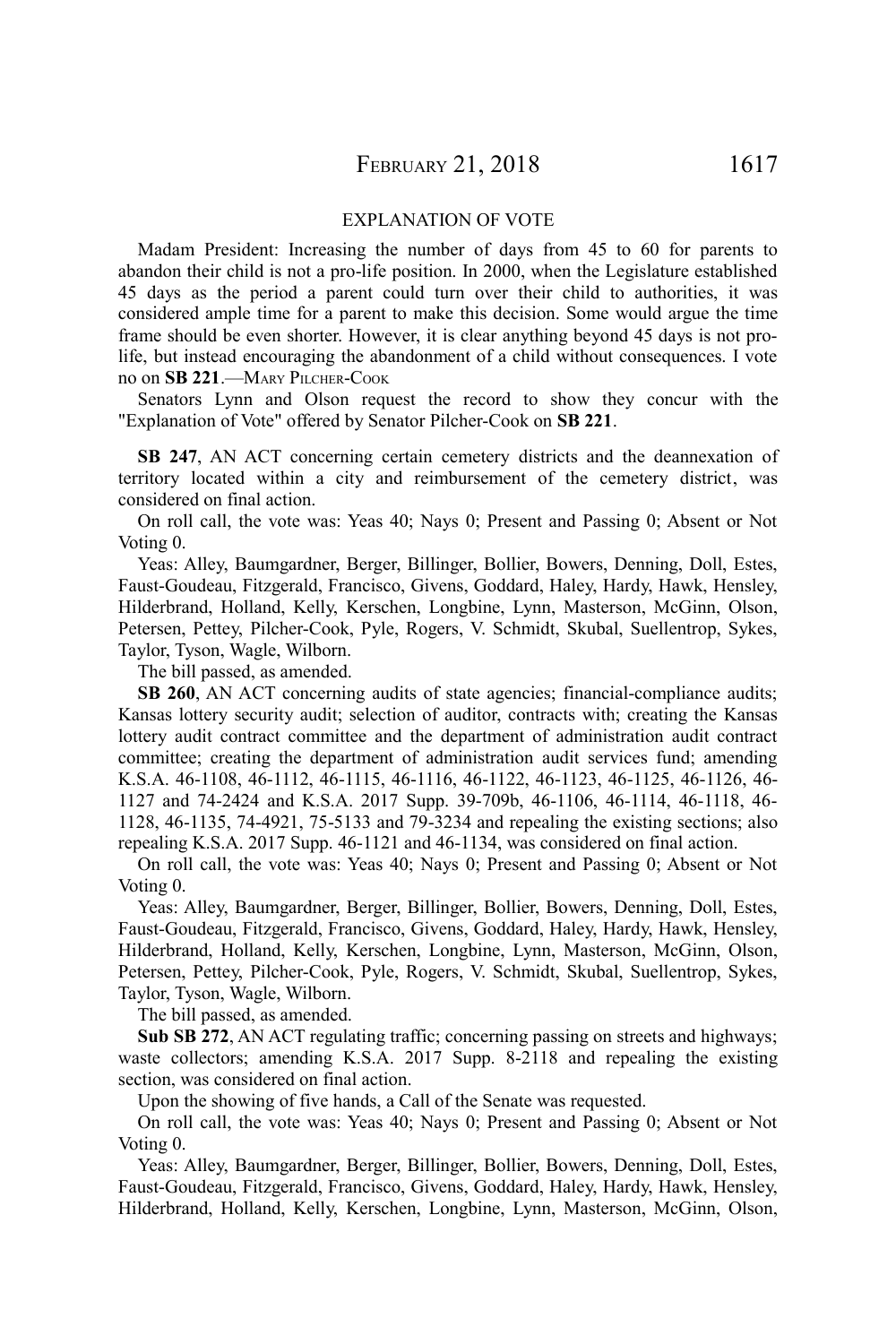Petersen, Pettey, Pilcher-Cook, Pyle, Rogers, V. Schmidt, Skubal, Suellentrop, Sykes, Taylor, Tyson, Wagle, Wilborn.

The substitute bill passed.

The Call of the Senate was lifted.

**SB 276**, AN ACT concerning the state corporation commission; relating to transfers of certain balances in the motor carrier license fees fund to the state highway fund; amending K.S.A. 2017 Supp. 66-1,142 and repealing the existing section, was considered on final action.

On roll call, the vote was: Yeas 39; Nays 1; Present and Passing 0; Absent or Not Voting 0.

Yeas: Alley, Baumgardner, Berger, Billinger, Bollier, Bowers, Denning, Doll, Estes, Faust-Goudeau, Fitzgerald, Francisco, Givens, Goddard, Haley, Hardy, Hawk, Hensley, Holland, Kelly, Kerschen, Longbine, Lynn, Masterson, McGinn, Olson, Petersen, Pettey, Pilcher-Cook, Pyle, Rogers, V. Schmidt, Skubal, Suellentrop, Sykes, Taylor, Tyson, Wagle, Wilborn.

Nays: Hilderbrand.

The bill passed, as amended.

**SB 296**, AN ACT concerning the safety belt use act; relating to evidence of failure to use a safety belt and admissibility in other actions; amending K.S.A. 2017 Supp. 8-2504 and repealing the existing section, was considered on final action.

On roll call, the vote was: Yeas 25; Nays 15; Present and Passing 0; Absent or Not Voting 0.

Yeas: Alley, Baumgardner, Berger, Billinger, Bowers, Denning, Estes, Fitzgerald, Givens, Goddard, Hardy, Hilderbrand, Kerschen, Longbine, Lynn, Masterson, Olson, Petersen, Pyle, V. Schmidt, Suellentrop, Taylor, Tyson, Wagle, Wilborn.

Nays: Bollier, Doll, Faust-Goudeau, Francisco, Haley, Hawk, Hensley, Holland, Kelly, McGinn, Pettey, Pilcher-Cook, Rogers, Skubal, Sykes.

The bill passed.

#### EXPLANATION OF VOTE

Madam President: I vote "NO" on **Senate Bill 296**. This bill forces juries to speculate what the victim's injuries might have been instead of determining the injuries the victim actually suffered. This bill will also increase the cost of litigation by forcing victims to hire expert witnesses in cases where seat belts are at issue. As Mothers Against Drunk Driving said about this bill, "we cannot start blaming victims for these senseless tragedies. This bill does not serve the Kansas Citizen and must be voted against." We should not be needlessly punishing victims by letting drunk drivers improperly influence juries with irrelevant and prejudicial evidence aimed at reducing their liability. For those reasons, I vote "NO" on **Senate Bill 296**.—ANTHONY HENSLEY

Senators Haley, Hawk, Kelly and Pettey request the record to show they concur with the "Explanation of Vote" offered by Senator Hensley on **SB 296**.

Madam President: I vote "No" on **SB 296**. This legislation financially blindsides unsuspecting motorists, through no fault of their own, and their passengers through no fault of their own. How many of those injured will go untreated as a result of this bill? How many families, through no fault of their own, will be forced into financial ruin due to a drunk or reckless driver injuring a loved one who was not wearing a seat belt? I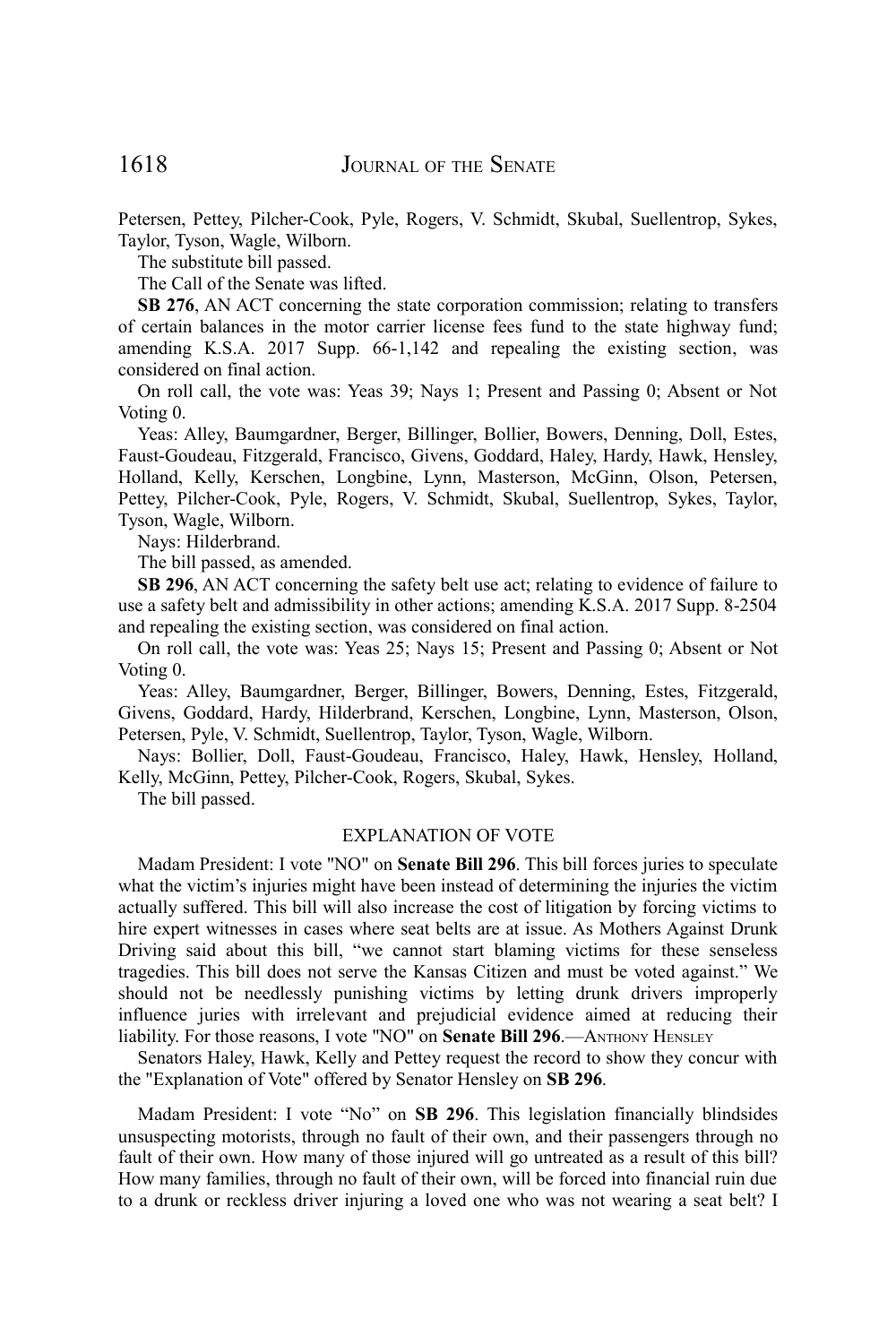vote "No" to shifting the blame from drunk or reckless drivers to the victims. I vote "No" on **SB 296**.—TOM HOLLAND

Senator Haley requests the record to show he concurs with the "Explanation of Vote" offered by Senator Holland on **SB 296**.

Madam President: I vote "NO" on **Senate Bill 296**. This bill would allow the responsibility of a collision to be shifted from the defendant driver onto the victims of the accident, just because an individual wasn't buckled up. In our current jury system, jurors are limited in the information they are allowed to hear so that their decisions are not clouded. This ALEC bill has nothing to do with increasing road safety. Thirty states do not allow a victim's failure to use a seat belt to be used by a negligent driver as a defense. Comparing failure to buckle-up with speeding, texting, or DUIs in an auto collision that leads to injury or death is not fair when considering negligence.— PAT PETTEY

Senators Bollier, Hawk and Kelly request the record to show they concur with the "Explanation of Vote" offered by Senator Pettey on **SB 296**.

Madam President: I vote "no" on **SB 296**. On the surface this bill might sound "fair", but like most ALEC bills, it isn't. It simply allows a guilty party to shift responsibility of their actions to someone else. This is not justice. A drunk driver will now be able to run a red light and hit an innocent family – causing possible death or injury. The victims, if not wearing a seat belt (or could not prove they were wearing a seat belt) would now bear the financial cost of the accident. This bill will allow drunk drivers to avoid their responsibility – taking them from being 100% at fault for drinking and driving to something less. This bill will move the responsibility for medical costs from the wrong doer's car insurance to the victim's (or their employer's) health insurance plan. Medical bills don't just evaporate. Do not let anyone tell you this will improve seat belt usage. This is a cruel cost avoidance measure.—LYNN ROGERS

Senators Hawk, Kelly and Pettey request the record to show they concur with the "Explanation of Vote" offered by Senator Rogers on **SB 296**.

Madam President: I know it seems like we should be passing laws to encourage seat belt use. But this bill would have some very troubling effects. Not only would negligent parties (like a drunk driver) get to benefit if they are lucky enough to hit someone not wearing a seat belt, but the bill would make routine car wreck cases very difficult. The lawyers would have to argue (and a jury decide) whether seat belt use would or would not have prevented specific injuries. This would drastically raise the cost of litigation for all parties, including insurance companies, who would end up paying more in attorneys fees and expert costs. And it would take up the valuable time of our court system, which is already severely lacking personnel and funding.—D<sub>INAH</sub> SYKES

Senators Bollier, Doll, Francisco, Haley, Hawk, Kelly, McGinn, Pettey and Skubal request the record to show they concur with the "Explanation of Vote" offered by Senator Sykes on **SB 296**.

**SB 310**, AN ACT concerning crimes, punishment and criminal procedure; relating to escape and aggravated escape from custody; definition of escape; amending K.S.A. 2017 Supp. 21-5911 and repealing the existing section, was considered on final action.

On roll call, the vote was: Yeas 40; Nays 0; Present and Passing 0; Absent or Not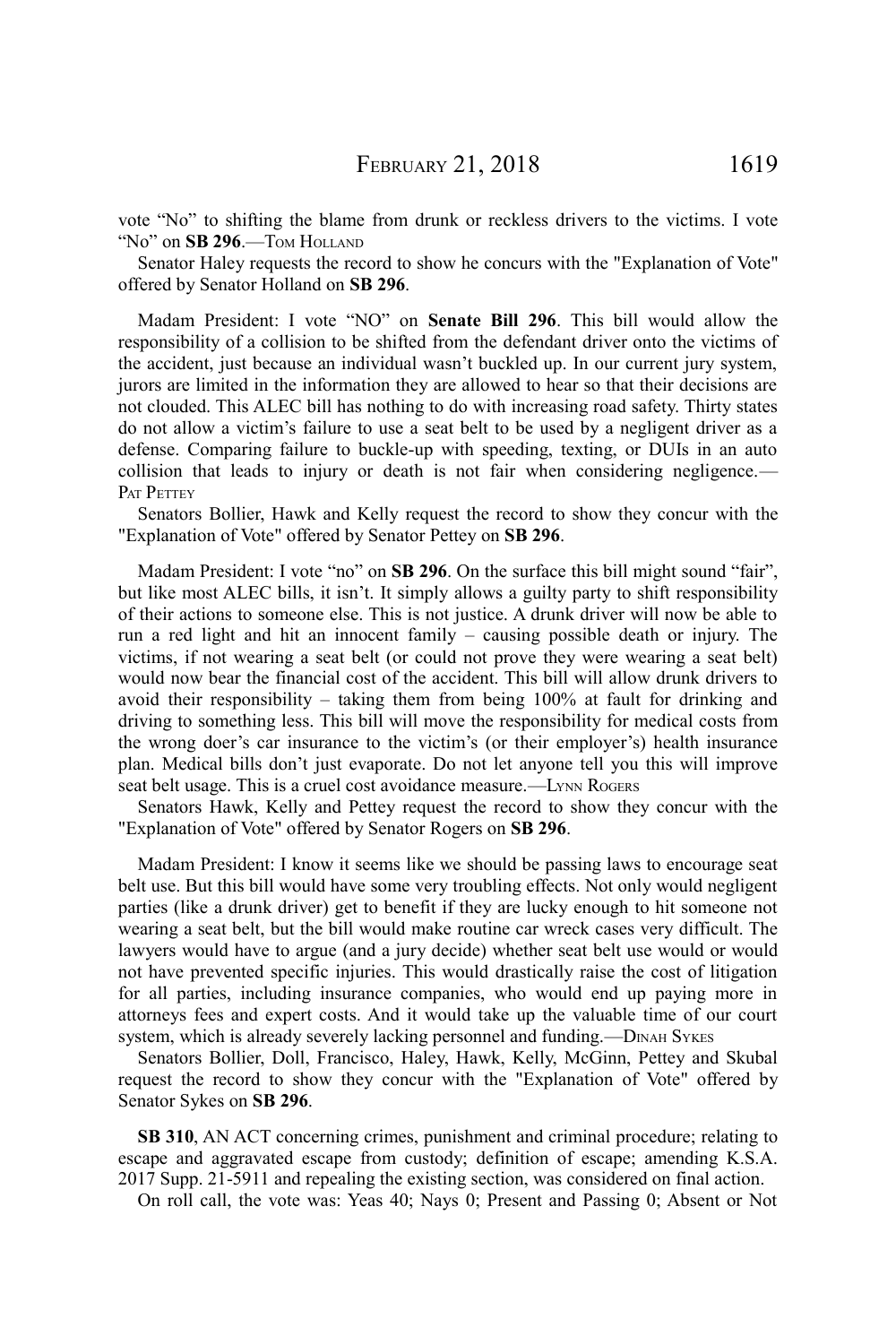Voting 0.

Yeas: Alley, Baumgardner, Berger, Billinger, Bollier, Bowers, Denning, Doll, Estes, Faust-Goudeau, Fitzgerald, Francisco, Givens, Goddard, Haley, Hardy, Hawk, Hensley, Hilderbrand, Holland, Kelly, Kerschen, Longbine, Lynn, Masterson, McGinn, Olson, Petersen, Pettey, Pilcher-Cook, Pyle, Rogers, V. Schmidt, Skubal, Suellentrop, Sykes, Taylor, Tyson, Wagle, Wilborn.

The bill passed.

**SB 314**, AN ACT concerning townships; dealing with the special highway improvement fund; amending K.S.A. 68-589 and repealing the existing section, was considered on final action.

On roll call, the vote was: Yeas 40; Nays 0; Present and Passing 0; Absent or Not Voting 0.

Yeas: Alley, Baumgardner, Berger, Billinger, Bollier, Bowers, Denning, Doll, Estes, Faust-Goudeau, Fitzgerald, Francisco, Givens, Goddard, Haley, Hardy, Hawk, Hensley, Hilderbrand, Holland, Kelly, Kerschen, Longbine, Lynn, Masterson, McGinn, Olson, Petersen, Pettey, Pilcher-Cook, Pyle, Rogers, V. Schmidt, Skubal, Suellentrop, Sykes, Taylor, Tyson, Wagle, Wilborn.

The bill passed.

**SB 328**, AN ACT concerning correctional institutions and juvenile correctional facilities; prohibiting the outsourcing or privatization of any security operations thereof; allowing existing contracts to be renewed, was considered on final action.

On roll call, the vote was: Yeas 40; Nays 0; Present and Passing 0; Absent or Not Voting 0.

Yeas: Alley, Baumgardner, Berger, Billinger, Bollier, Bowers, Denning, Doll, Estes, Faust-Goudeau, Fitzgerald, Francisco, Givens, Goddard, Haley, Hardy, Hawk, Hensley, Hilderbrand, Holland, Kelly, Kerschen, Longbine, Lynn, Masterson, McGinn, Olson, Petersen, Pettey, Pilcher-Cook, Pyle, Rogers, V. Schmidt, Skubal, Suellentrop, Sykes, Taylor, Tyson, Wagle, Wilborn.

The bill passed, as amended.

**SB 331**, AN ACT concerning the department of wildlife, parks and tourism; relating to state parks; designating Flint Hills trail state park and Little Jerusalem Badlands state park; amending K.S.A. 2017 Supp. 32-837 and repealing the existing section, was considered on final action.

On roll call, the vote was: Yeas 26; Nays 14; Present and Passing 0; Absent or Not Voting 0.

Yeas: Berger, Billinger, Bowers, Doll, Estes, Faust-Goudeau, Francisco, Givens, Goddard, Haley, Hardy, Hawk, Hensley, Holland, Kelly, Kerschen, Longbine, Lynn, McGinn, Pettey, Rogers, V. Schmidt, Skubal, Sykes, Taylor, Wilborn.

Nays: Alley, Baumgardner, Bollier, Denning, Fitzgerald, Hilderbrand, Masterson, Olson, Petersen, Pilcher-Cook, Pyle, Suellentrop, Tyson, Wagle.

The bill passed.

#### EXPLANATION OF VOTE

Madam President: **SB 331** is not about parks and walking trails. It is a land grab. That is why I join the Kansas Farm Bureau, Kansas Livestock Association and property owners in their opposition to **SB 331**. We talk about upholding the rule-of-law but for some reason it doesn't apply when we give consideration to our rails-for-trails. Most of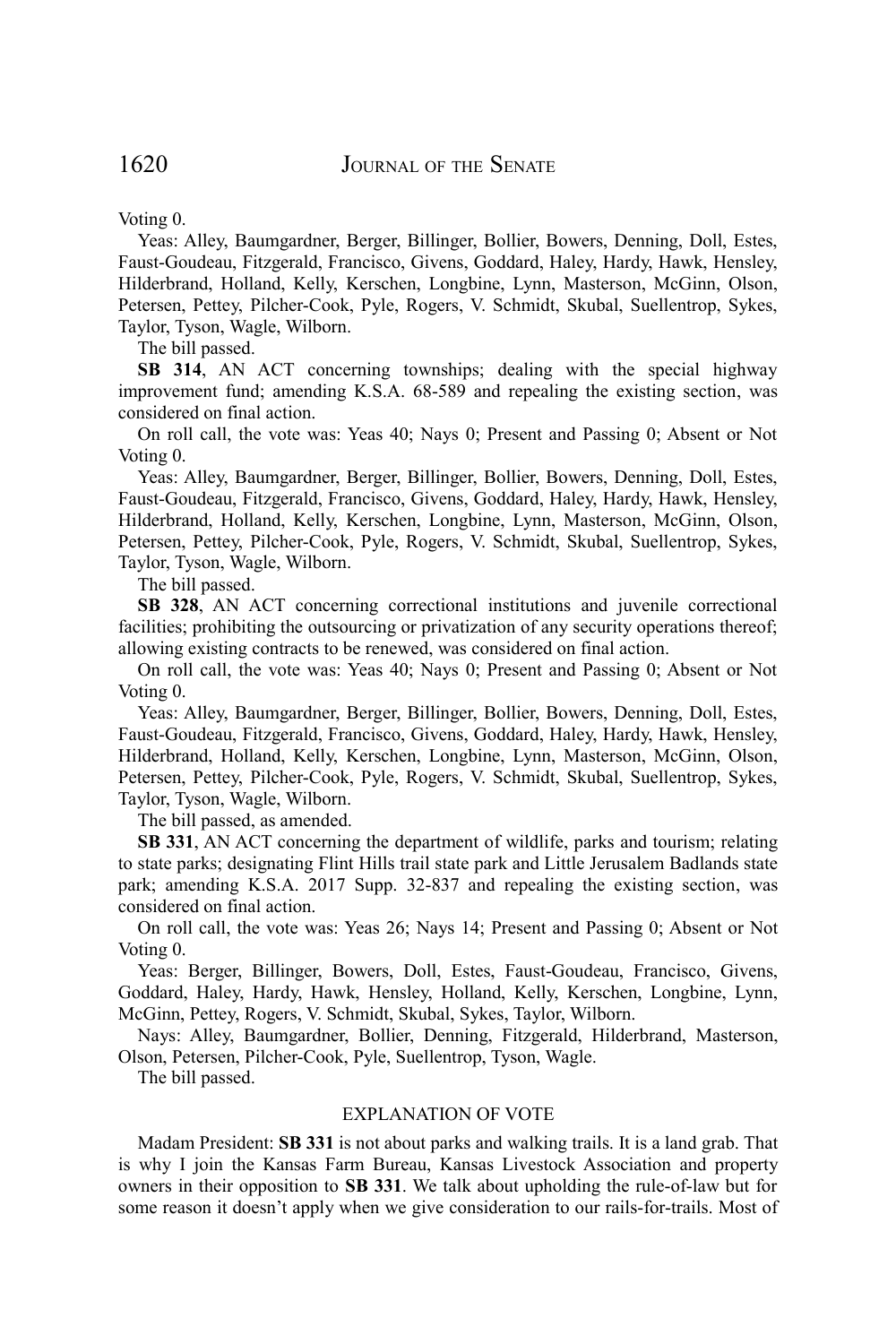the right-of-way grants that the railroads obtained back in the 1870's were grants for railroad purposes only and contained a clause that said if the railroad ceased using the grant for railroad purposes that the right-of way reverted to the adjacent landowner. Courts, including the U.S. Supreme Court, have ruled against similar land grabs. In the heightened focus of transparency, you should know that landowners were not notified when the trails were established, and they have not been notified the easement could become a state park.—CARYN TYSON

Senators Alley, Baumgardner, Hilderbrand and Suellentrop request the record to show they concur with the "Explanation of Vote" offered by Senator Tyson on **SB 331**.

**SB 353**, AN ACT concerning boiler inspections; abolishing the boiler inspection fee fund; transferring moneys to the fire marshal fee fund; amending K.S.A. 2017 Supp. 44- 926, 44-931 and 75-3036 and repealing the existing sections, was considered on final action.

On roll call, the vote was: Yeas 40; Nays 0; Present and Passing 0; Absent or Not Voting 0.

Yeas: Alley, Baumgardner, Berger, Billinger, Bollier, Bowers, Denning, Doll, Estes, Faust-Goudeau, Fitzgerald, Francisco, Givens, Goddard, Haley, Hardy, Hawk, Hensley, Hilderbrand, Holland, Kelly, Kerschen, Longbine, Lynn, Masterson, McGinn, Olson, Petersen, Pettey, Pilcher-Cook, Pyle, Rogers, V. Schmidt, Skubal, Suellentrop, Sykes, Taylor, Tyson, Wagle, Wilborn.

The bill passed.

**SB 391**, AN ACT regulating traffic; relating to gross weight limits, emergency vehicles, was considered on final action.

On roll call, the vote was: Yeas 40; Nays 0; Present and Passing 0; Absent or Not Voting 0.

Yeas: Alley, Baumgardner, Berger, Billinger, Bollier, Bowers, Denning, Doll, Estes, Faust-Goudeau, Fitzgerald, Francisco, Givens, Goddard, Haley, Hardy, Hawk, Hensley, Hilderbrand, Holland, Kelly, Kerschen, Longbine, Lynn, Masterson, McGinn, Olson, Petersen, Pettey, Pilcher-Cook, Pyle, Rogers, V. Schmidt, Skubal, Suellentrop, Sykes, Taylor, Tyson, Wagle, Wilborn.

The bill passed.

**SB 394**, AN ACT concerning state and judicial government contracts and other actions; relating to transparency; amending K.S.A. 46-225, 46-237, 46-269 and 46-271 and K.S.A. 2017 Supp. 46-222, 46-237a and 46-265 and repealing the existing sections, was considered on final action.

On roll call, the vote was: Yeas 40; Nays 0; Present and Passing 0; Absent or Not Voting 0.

Yeas: Alley, Baumgardner, Berger, Billinger, Bollier, Bowers, Denning, Doll, Estes, Faust-Goudeau, Fitzgerald, Francisco, Givens, Goddard, Haley, Hardy, Hawk, Hensley, Hilderbrand, Holland, Kelly, Kerschen, Longbine, Lynn, Masterson, McGinn, Olson, Petersen, Pettey, Pilcher-Cook, Pyle, Rogers, V. Schmidt, Skubal, Suellentrop, Sykes, Taylor, Tyson, Wagle, Wilborn.

The bill passed, as amended.

**HB 2362**, AN ACT concerning the department of revenue; relating to the division of alcoholic beverage control; fees; establishing the alcoholic beverage control modernization fee and the alcoholic beverage control modernization fund; amending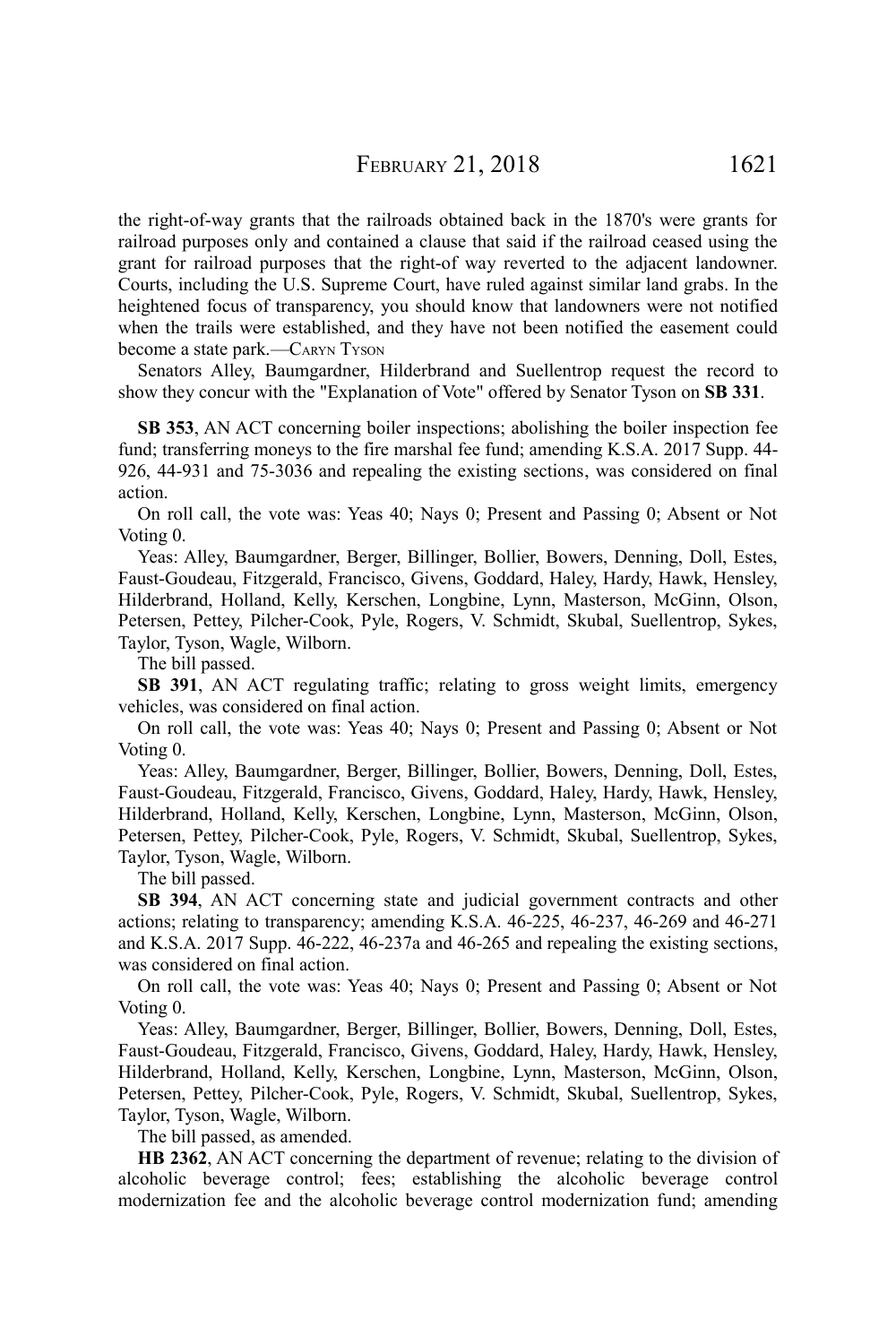K.S.A. 2017 Supp. 41-317 and 41-2606 and repealing the existing sections, was considered on final action.

On roll call, the vote was: Yeas 37; Nays 3; Present and Passing 0; Absent or Not Voting 0.

Yeas: Alley, Baumgardner, Berger, Billinger, Bollier, Bowers, Denning, Doll, Estes, Faust-Goudeau, Fitzgerald, Francisco, Givens, Goddard, Haley, Hardy, Hawk, Hensley, Holland, Kelly, Kerschen, Longbine, Lynn, Masterson, McGinn, Olson, Petersen, Pettey, Pyle, Rogers, V. Schmidt, Skubal, Suellentrop, Sykes, Taylor, Wagle, Wilborn.

Nays: Hilderbrand, Pilcher-Cook, Tyson.

The bill passed, as amended.

**HB 2482**, AN ACT concerning alcoholic beverages; relating to the hours of sale; farm winery outlet sales for consumption; amending K.S.A. 2017 Supp. 41-308a, 41- 308b, 41-354, 41-2614 and 41-2640 and repealing the existing sections, was considered on final action.

On roll call, the vote was: Yeas 35; Nays 5; Present and Passing 0; Absent or Not Voting 0.

Yeas: Baumgardner, Berger, Billinger, Bollier, Bowers, Denning, Estes, Faust-Goudeau, Fitzgerald, Francisco, Givens, Goddard, Haley, Hardy, Hawk, Hensley, Holland, Kelly, Kerschen, Longbine, Lynn, Masterson, McGinn, Olson, Petersen, Pettey, Pilcher-Cook, Rogers, V. Schmidt, Skubal, Sykes, Taylor, Tyson, Wagle, Wilborn.

Nays: Alley, Doll, Hilderbrand, Pyle, Suellentrop.

The bill passed, as amended.

# EXPLANATION OF VOTE

Madam President: I agree with the comment made yesterday by the carrier of **HB 2482**, the Senator from Johnson, that this bill is very complex. What started as a change for one group of food and liquor retailers morphed into a major expansion in the hours and days of serving liquor and a revamping of serving regulations for our growing Agra-tourism winery industry. I represent a growing number of grape growers and wineries. I support this change and this bill on their behalf. But I'm troubled by the movement to serve alcohol at 6 a.m. Floor discussion yesterday included this allows Kansans working a night shift to stop for drinks after work. The CDC reports that sleep deprivation, a common issue for folks working night shifts, affects a driver's ability to make good decisions and slows reaction time. The CDC also reports the physiological impact of sleep deprivation equates to a blood alcohol level of .05. The combination of alcohol consumption and sleep deprivation is a dangerous mix. While Carey A. Nation was mentioned yesterday in jest, what's often forgotten is that her hatchet attacks were driven, in part, by her personal experience of being married to an alcoholic, compounded by her frustration that establishments were serving liquor, including on Sundays, despite that being illegal in Kansas. Finally, the timing of a move to expand the service hours for liquor is in stark contrast to our efforts to tighten our drunk driving laws, which we debated on the floor earlier today. At this time, we're unable to predict the impact the passing of this bill will have on Kansans.—MOLLY BAUMGARDNER

Senators Alley and Hilderbrand request the record to show they concur with the "Explanation of Vote" offered by Senator Baumgardner on **HB 2482**.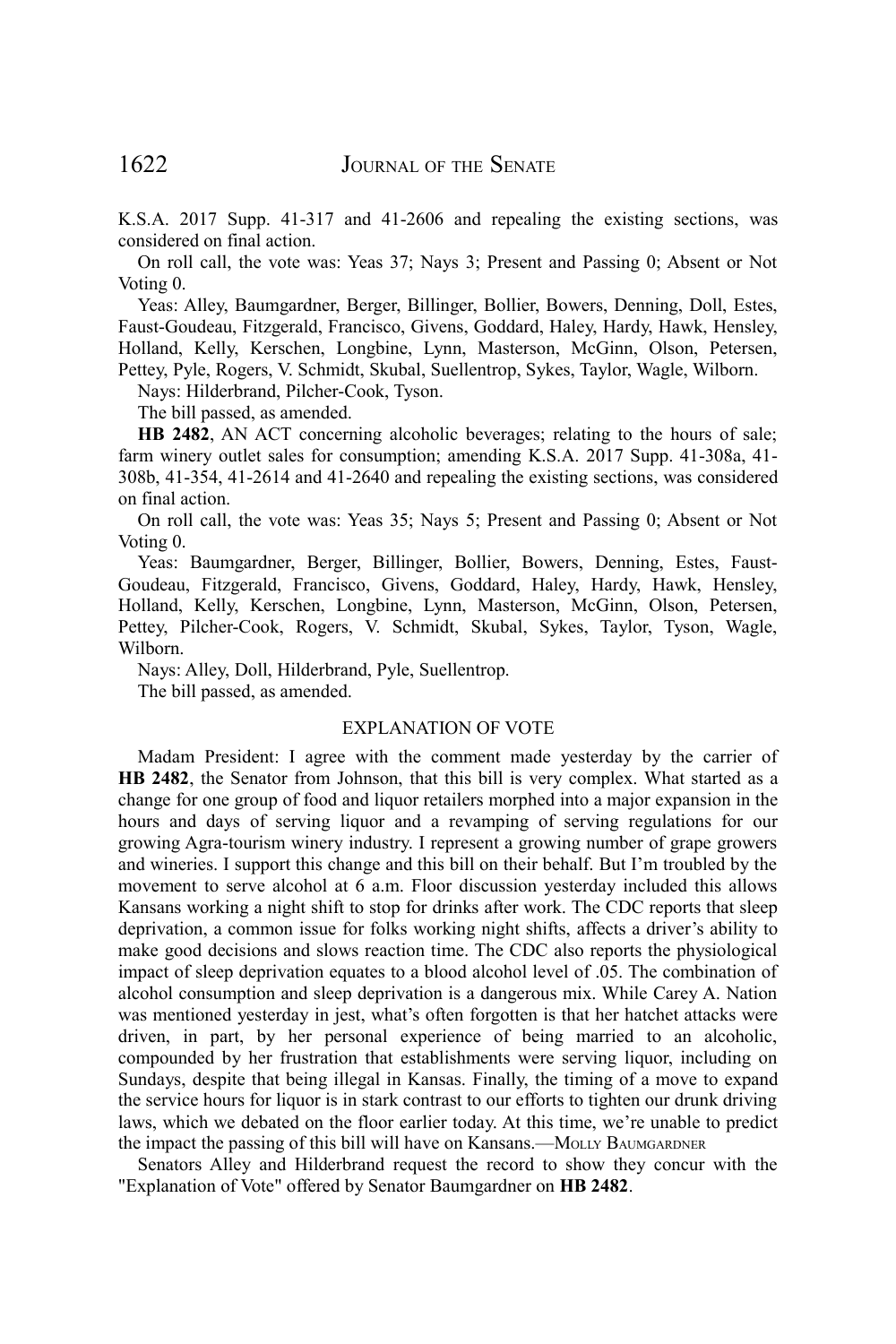# **COMMITTEE OF THE WHOLE**

The Senate returned to Committee of the Whole for consideration of bills under the heading of General Orders with Senator Masterson in the chair.

On motion of Senator Masterson the report for the morning and afternoon sessions were adopted.

**SB 303** be passed.

Senator Bollier moved **SB 303** be rereferred to the Committee on Assessment and Taxation. The motion failed.

**SB 263** be amended by the adoption of the committee amendments, be further amended by motion of Senator Kerschen; as amended by Senate Committee, on page 1, in line 18, by striking all after "(4)"; by striking all in lines 19 and 20; in line 21, by striking  $(5)$ "; in line 28, by striking ", a grower"; by striking all in lines 31 and 32;

And by redesignating subsections, paragraphs, subparagraphs and clauses accordingly;

On page 2, in line 9, by striking "or any grower"; in line 32, by striking "persons" and inserting "individuals"; in line 37, by striking "persons" and inserting "individuals"; in line 40, by striking the first "person" and inserting "individual"; also in line 40, by striking the second "person" and inserting "individual";

On page 3, in line 3, by striking "person" and inserting "individual"; in line 11, by striking "A person" and inserting "An individual"; in line 30, by striking "persons" and inserting "individuals and business entities"; in line 36, by striking "person" and inserting "individual"

**SB 263** be further amended by motion of Senator Fitzgerald; as amended by Senate Committee, on page 4, following line 2, by inserting:

"Sec. 4. K.S.A. 2017 Supp. 65-4101 is hereby amended to read as follows: 65- 4101. As used in this act: (a) "Administer" means the direct application of a controlled substance, whether by injection, inhalation, ingestion or any other means, to the body of a patient or research subject by:

(1) A practitioner or pursuant to the lawful direction of a practitioner; or

(2) the patient or research subject at the direction and in the presence of the practitioner.

(b) "Agent" means an authorized person who acts on behalf of or at the direction of a manufacturer, distributor or dispenser. It does not include a common carrier, public warehouseman or employee of the carrier or warehouseman.

(c) "Application service provider" means an entity that sells electronic prescription or pharmacy prescription applications as a hosted service where the entity controls access to the application and maintains the software and records on its server.

(d) "Board" means the state board of pharmacy.

(e) "Bureau" means the bureau of narcotics and dangerous drugs, United States department of justice, or its successor agency.

(f) "Controlled substance" means any drug, substance or immediate precursor included in any of the schedules designated in K.S.A. 65-4105, 65-4107, 65-4109, 65- 4111 and 65-4113, and amendments thereto.

(g) (1) "Controlled substance analog" means a substance that is intended for human consumption, and at least one of the following:

(A) The chemical structure of the substance is substantially similar to the chemical structure of a controlled substance listed in or added to the schedules designated in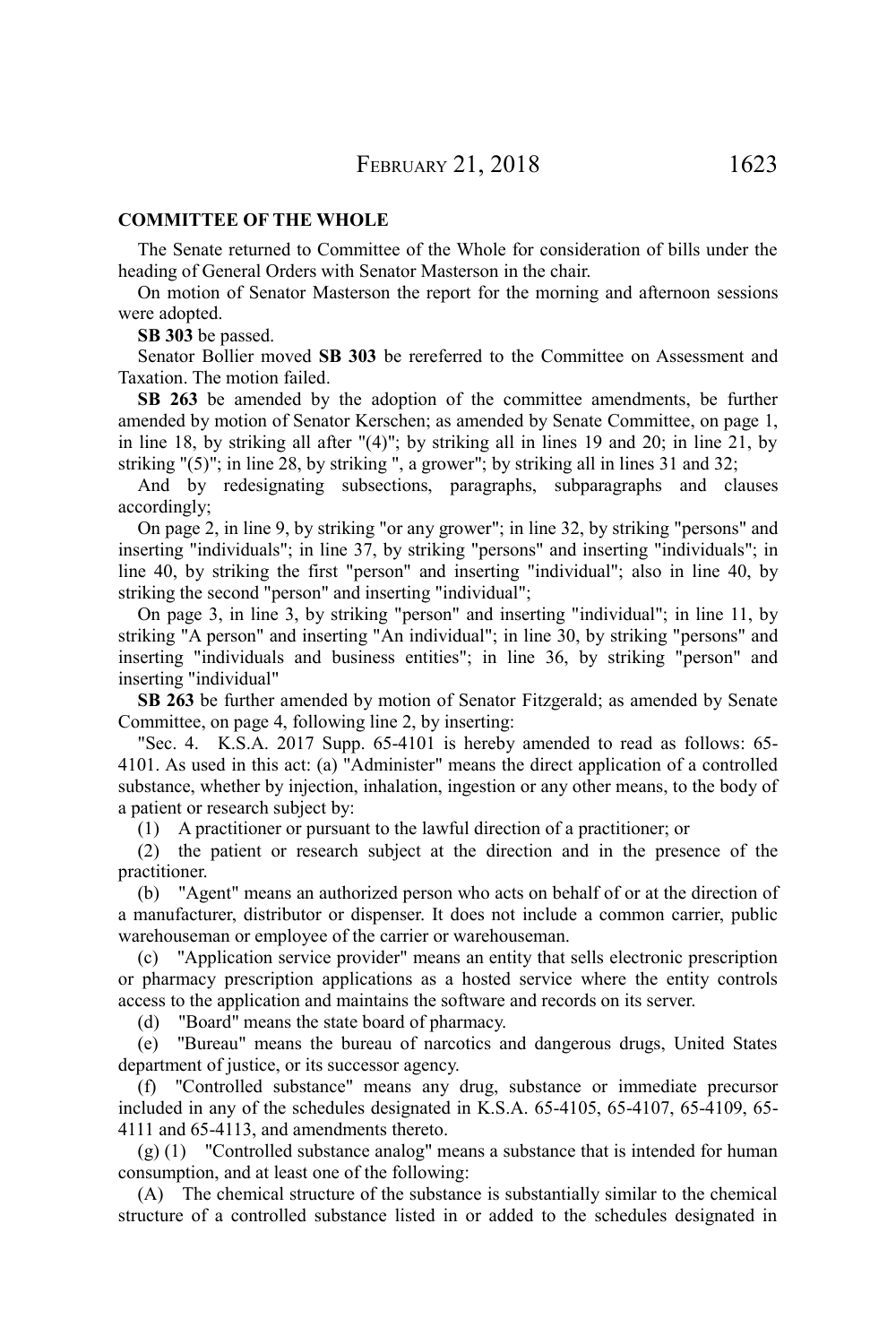K.S.A. 65-4105 or 65-4107, and amendments thereto;

(B) the substance has a stimulant, depressant or hallucinogenic effect on the central nervous system substantially similar to the stimulant, depressant or hallucinogenic effect on the central nervous system of a controlled substance included in the schedules designated in K.S.A. 65-4105 or 65-4107, and amendments thereto; or

(C) with respect to a particular individual, such individual represents or intends the substance to have a stimulant, depressant or hallucinogenic effect on the central nervous system substantially similar to the stimulant, depressant or hallucinogenic effect on the central nervous system of a controlled substance included in the schedules designated in K.S.A. 65-4105 or 65-4107, and amendments thereto.

(2) "Controlled substance analog" does not include:

(A) A controlled substance;

(B) a substance for which there is an approved new drug application; or

(C) a substance with respect to which an exemption is in effect for investigational use by a particular person under section 505 of the federal food, drug and cosmetic act, 21 U.S.C. § 355, to the extent conduct with respect to the substance is permitted by the exemption.

(h) "Counterfeit substance" means a controlled substance which, or the container or labeling of which, without authorization bears the trademark, trade name or other identifying mark, imprint, number or device or any likeness thereof of a manufacturer, distributor or dispenser other than the person who in fact manufactured, distributed or dispensed the substance.

(i) "Cultivate" means the planting or promotion of growth of five or more plants which contain or can produce controlled substances.

(j) "DEA" means the U.S. department of justice, drug enforcement administration.

(k) "Deliver" or "delivery" means the actual, constructive or attempted transfer from one person to another of a controlled substance, whether or not there is an agency relationship.

(l) "Dispense" means to deliver a controlled substance to an ultimate user or research subject by or pursuant to the lawful order of a practitioner, including the packaging, labeling or compounding necessary to prepare the substance for that delivery, or pursuant to the prescription of a mid-level practitioner.

(m) "Dispenser" means a practitioner or pharmacist who dispenses, or a physician assistant who has authority to dispense prescription-only drugs in accordance with K.S.A. 65-28a08(b), and amendments thereto.

(n) "Distribute" means to deliver other than by administering or dispensing a controlled substance.

(o) "Distributor" means a person who distributes.

(p) "Drug" means: (1) Substances recognized as drugs in the official United States pharmacopeia, official homeopathic pharmacopoeia of the United States or official national formulary or any supplement to any of them; (2) substances intended for use in the diagnosis, cure, mitigation, treatment or prevention of disease in human or animals; (3) substances (other than food) intended to affect the structure or any function of the body of human or animals; and (4) substances intended for use as a component of any article specified in paragraph (1), (2) or (3). It does not include devices or their components, parts or accessories.

(q) "Immediate precursor" means a substance which the board has found to be and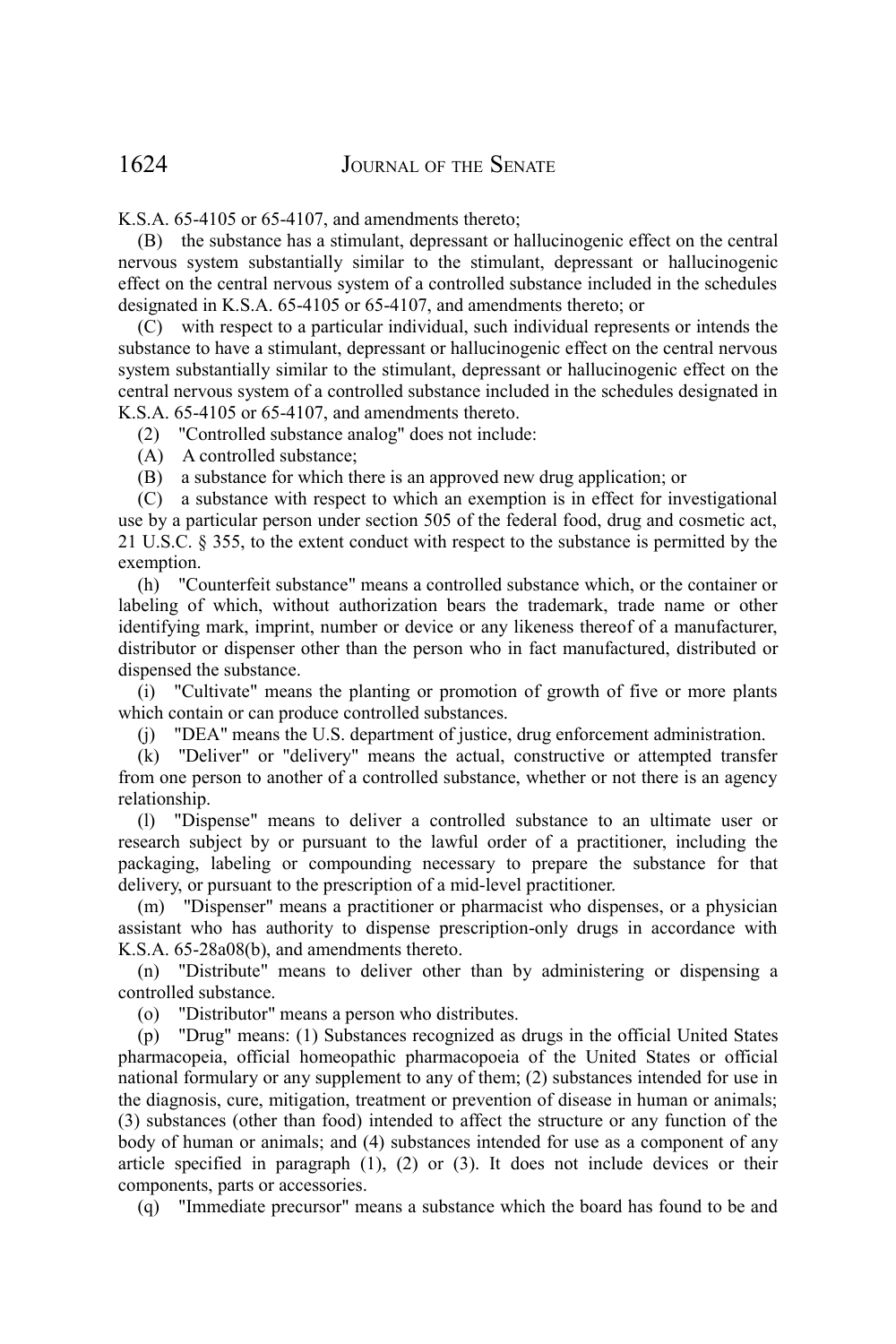by rule and regulation designates as being the principal compound commonly used or produced primarily for use and which is an immediate chemical intermediary used or likely to be used in the manufacture of a controlled substance, the control of which is necessary to prevent, curtail or limit manufacture.

(r) "Electronic prescription" means an electronically prepared prescription that is authorized and transmitted from the prescriber to the pharmacy by means of electronic transmission.

(s) "Electronic prescription application" means software that is used to create electronic prescriptions and that is intended to be installed on the prescriber's computers and servers where access and records are controlled by the prescriber.

(t) "Electronic signature" means a confidential personalized digital key, code, number or other method for secure electronic data transmissions which identifies a particular person as the source of the message, authenticates the signatory of the message and indicates the person's approval of the information contained in the transmission.

(u) "Electronic transmission" means the transmission of an electronic prescription, formatted as an electronic data file, from a prescriber's electronic prescription application to a pharmacy's computer, where the data file is imported into the pharmacy prescription application.

(v) "Electronically prepared prescription" means a prescription that is generated using an electronic prescription application.

(w) "Facsimile transmission" or "fax transmission" means the transmission of a digital image of a prescription from the prescriber or the prescriber's agent to the pharmacy. "Facsimile transmission" includes, but is not limited to, transmission of a written prescription between the prescriber's fax machine and the pharmacy's fax machine; transmission of an electronically prepared prescription from the prescriber's electronic prescription application to the pharmacy's fax machine, computer or printer; or transmission of an electronically prepared prescription from the prescriber's fax machine to the pharmacy's fax machine, computer or printer.

(x) "Intermediary" means any technology system that receives and transmits an electronic prescription between the prescriber and the pharmacy.

(y) "Isomer" means all enantiomers and diastereomers.

(z) "Manufacture" means the production, preparation, propagation, compounding, conversion or processing of a controlled substance either directly or indirectly or by extraction from substances of natural origin or independently by means of chemical synthesis or by a combination of extraction and chemical synthesis and includes any packaging or repackaging of the substance or labeling or relabeling of its container, except that this term does not include the preparation or compounding of a controlled substance by an individual for the individual's own lawful use or the preparation, compounding, packaging or labeling of a controlled substance:

(1) By a practitioner or the practitioner's agent pursuant to a lawful order of a practitioner as an incident to the practitioner's administering or dispensing of a controlled substance in the course of the practitioner's professional practice; or

(2) by a practitioner or by the practitioner's authorized agent under such practitioner's supervision for the purpose of or as an incident to research, teaching or chemical analysis or by a pharmacist or medical care facility as an incident to dispensing of a controlled substance.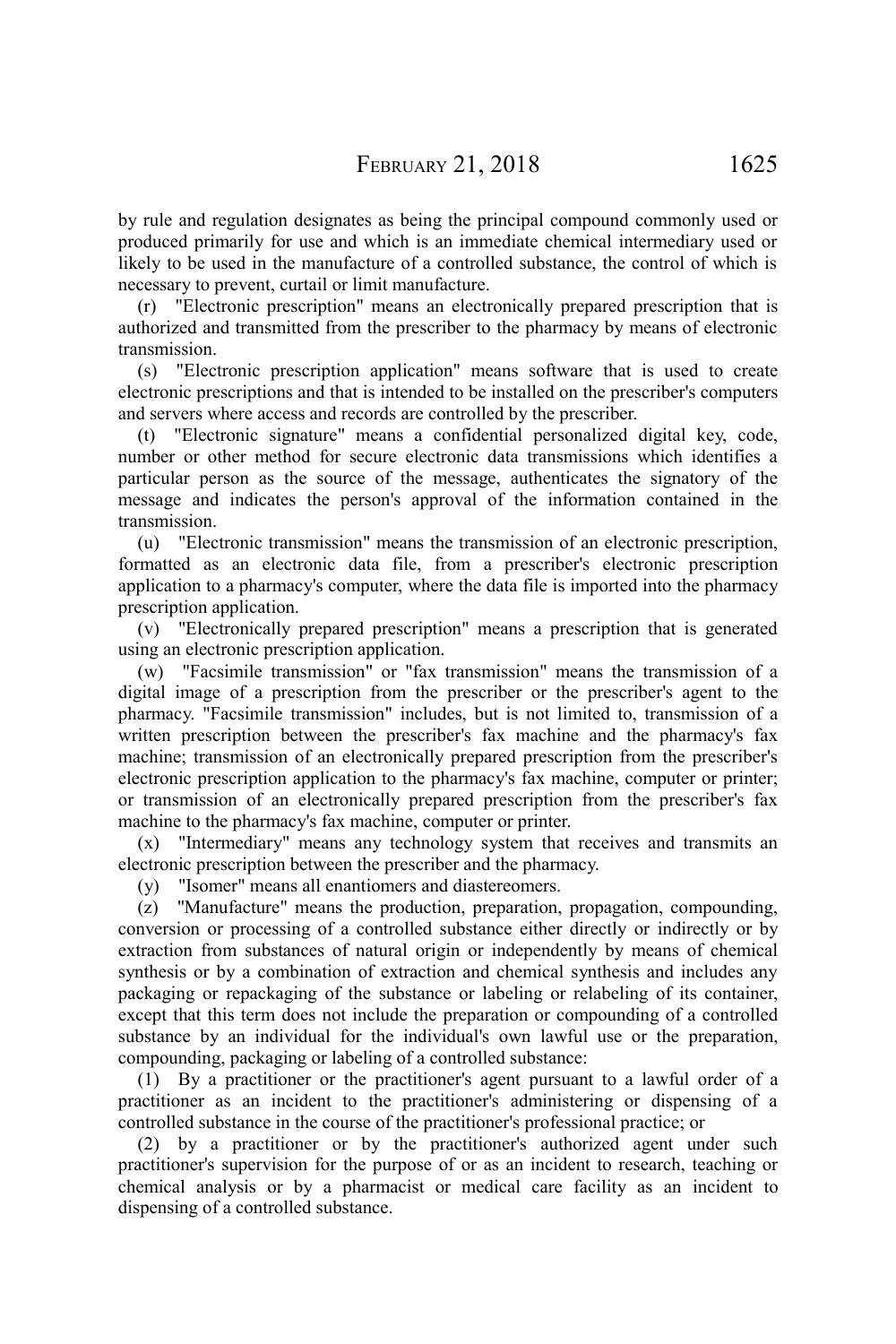(aa) "Marijuana" means all parts of all varieties of the plant Cannabis whether growing or not, the seeds thereof, the resin extracted from any part of the plant and every compound, manufacture, salt, derivative, mixture or preparation of the plant, its seeds or resin. It does not include: (1) The mature stalks of the plant, fiber produced from the stalks, oil or cake made from the seeds of the plant, any other compound, manufacture, salt, derivative, mixture or preparation of the mature stalks, except the resin extracted therefrom, fiber, oil or cake or the sterilized seed of the plant which is incapable of germination;  $-\Theta$  (2) any substance listed in schedules II through V of the uniform controlled substances act; or (3) industrial hemp as defined in section 1, and amendments thereto.

(bb) "Medical care facility" shall have the meaning ascribed to that term in K.S.A. 65-425, and amendments thereto.

(cc) "Mid-level practitioner" means a certified nurse-midwife engaging in the independent practice of midwifery under the independent practice of midwifery act, an advanced practice registered nurse issued a license pursuant to K.S.A. 65-1131, and amendments thereto, who has authority to prescribe drugs pursuant to a written protocol with a responsible physician under K.S.A. 65-1130, and amendments thereto, or a physician assistant licensed under the physician assistant licensure act who has authority to prescribe drugs pursuant to a written agreement with a supervising physician under K.S.A. 65-28a08, and amendments thereto.

(dd) "Narcotic drug" means any of the following whether produced directly or indirectly by extraction from substances of vegetable origin or independently by means of chemical synthesis or by a combination of extraction and chemical synthesis:

(1) Opium and opiate and any salt, compound, derivative or preparation of opium or opiate;

(2) any salt, compound, isomer, derivative or preparation thereof which is chemically equivalent or identical with any of the substances referred to in paragraph (1) but not including the isoquinoline alkaloids of opium;

(3) opium poppy and poppy straw;

(4) coca leaves and any salt, compound, derivative or preparation of coca leaves, and any salt, compound, isomer, derivative or preparation thereof which is chemically equivalent or identical with any of these substances, but not including decocainized coca leaves or extractions of coca leaves which do not contain cocaine or ecgonine.

(ee) "Opiate" means any substance having an addiction-forming or addictionsustaining liability similar to morphine or being capable of conversion into a drug having addiction-forming or addiction-sustaining liability. It does not include, unless specifically designated as controlled under K.S.A. 65-4102, and amendments thereto, the dextrorotatory isomer of 3-methoxy-n-methylmorphinan and its salts (dextromethorphan). It does include its racemic and levorotatory forms.

(ff) "Opium poppy" means the plant of the species Papaver somniferum l*.* except its seeds.

(gg) "Person" means an individual, corporation, government, or governmental subdivision or agency, business trust, estate, trust, partnership or association or any other legal entity.

(hh) "Pharmacist" means any natural person licensed under K.S.A. 65-1625 et seq., and amendments thereto, to practice pharmacy.

(ii) "Pharmacist intern" means: (1) A student currently enrolled in an accredited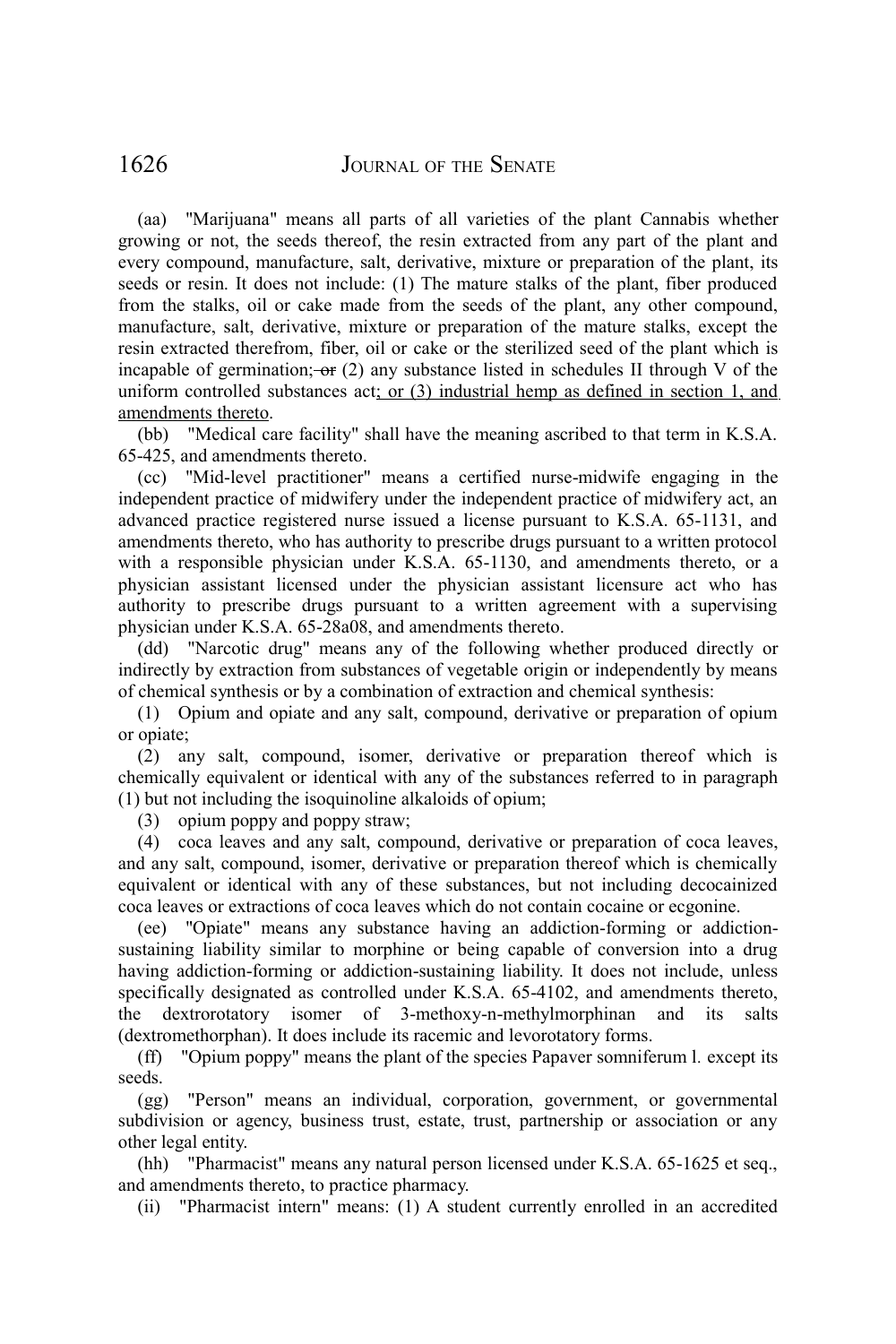pharmacy program; (2) a graduate of an accredited pharmacy program serving such person's internship; or (3) a graduate of a pharmacy program located outside of the United States which is not accredited and who had successfully passed equivalency examinations approved by the board.

(jj) "Pharmacy prescription application" means software that is used to process prescription information, is installed on a pharmacy's computers and servers, and is controlled by the pharmacy.

(kk) "Poppy straw" means all parts, except the seeds, of the opium poppy, after mowing.

(ll) "Practitioner" means a person licensed to practice medicine and surgery, dentist, podiatrist, veterinarian, optometrist, or scientific investigator or other person authorized by law to use a controlled substance in teaching or chemical analysis or to conduct research with respect to a controlled substance.

(mm) "Prescriber" means a practitioner or a mid-level practitioner.

(nn) "Production" includes the manufacture, planting, cultivation, growing or harvesting of a controlled substance.

(oo) "Readily retrievable" means that records kept by automatic data processing applications or other electronic or mechanized recordkeeping systems can be separated out from all other records within a reasonable time not to exceed 48 hours of a request from the board or other authorized agent or that hard-copy records are kept on which certain items are asterisked, redlined or in some other manner visually identifiable apart from other items appearing on the records.

(pp) "Ultimate user" means a person who lawfully possesses a controlled substance for such person's own use or for the use of a member of such person's household or for administering to an animal owned by such person or by a member of such person's household.";

Also on page 4, in line 3, by striking "is" and inserting "and 65-4101 are";

And by renumbering sections accordingly;

On page 1, in the title, in line 1, by striking "agriculture" and inserting "industrial hemp"; also in line 1, after the second semicolon by inserting "excluding industrial hemp from the definition of marijuana;"; in line 2, after "21-5702" by inserting "and 65-4101"; in line 3, by striking "section" and inserting "sections"

**SB 263** be further amended by motion of Senator Rogers; as amended by Senate Committee, on page 3, following line 36, by inserting:

"Sec. 3. K.S.A. 2017 Supp. 21-5701 is hereby amended to read as follows: 21- 5701. As used in K.S.A. 2017 Supp. 21-5701 through 21-5717, and amendments thereto: (a) "Controlled substance" means any drug, substance or immediate precursor included in any of the schedules designated in K.S.A. 65-4105, 65-4107, 65-4109, 65- 4111 and 65-4113, and amendments thereto.

(b) (1) "Controlled substance analog" means a substance that is intended for human consumption, and at least one of the following:

(A) The chemical structure of the substance is substantially similar to the chemical structure of a controlled substance listed in or added to the schedules designated in K.S.A. 65-4105 or 65-4107, and amendments thereto;

(B) the substance has a stimulant, depressant or hallucinogenic effect on the central nervous system substantially similar to the stimulant, depressant or hallucinogenic effect on the central nervous system of a controlled substance included in the schedules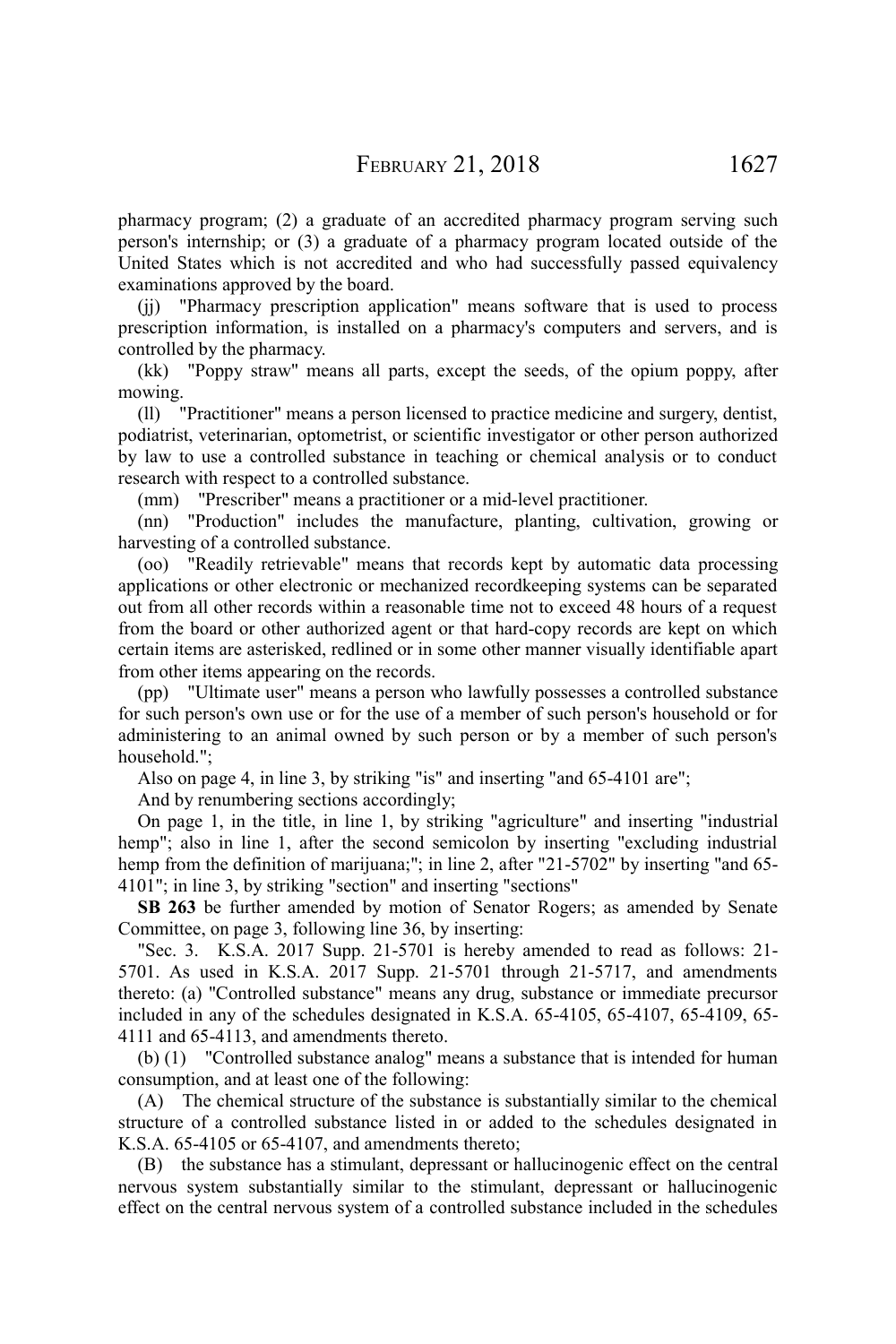designated in K.S.A. 65-4105 or 65-4107, and amendments thereto; or

(C) with respect to a particular individual, such individual represents or intends the substance to have a stimulant, depressant or hallucinogenic effect on the central nervous system substantially similar to the stimulant, depressant or hallucinogenic effect on the central nervous system of a controlled substance included in the schedules designated in K.S.A. 65-4105 or 65-4107, and amendments thereto.

(2) "Controlled substance analog" does not include:

(A) A controlled substance;

(B) a substance for which there is an approved new drug application; or

(C) a substance with respect to which an exemption is in effect for investigational use by a particular person under section 505 of the federal food, drug, and cosmetic act, 21 U.S.C. § 355, to the extent conduct with respect to the substance is permitted by the exemption.

(c) "Cultivate" means the planting or promotion of growth of five or more plants which contain or can produce controlled substances.

(d) "Distribute" means the actual, constructive or attempted transfer from one person to another of some item whether or not there is an agency relationship. "Distribute" includes, but is not limited to, sale, offer for sale or any act that causes some item to be transferred from one person to another. "Distribute" does not include acts of administering, dispensing or prescribing a controlled substance as authorized by the pharmacy act of the state of Kansas, the uniform controlled substances act or otherwise authorized by law.

(e) "Drug" means:

(1) Substances recognized as drugs in the official United States pharmacopeia, official homeopathic pharmacopoeia of the United States or official national formulary or any supplement to any of them;

(2) substances intended for use in the diagnosis, cure, mitigation, treatment or prevention of disease in man or animals;

(3) substances, other than food, intended to affect the structure or any function of the body of man or animals; and

(4) substances intended for use as a component of any article specified in paragraph (1), (2) or (3). It does not include devices or their components, parts or accessories.

(f) "Drug paraphernalia" means all equipment and materials of any kind which are used, or primarily intended or designed for use in planting, propagating, cultivating, growing, harvesting, manufacturing, compounding, converting, producing, processing, preparing, testing, analyzing, packaging, repackaging, storing, containing, concealing, injecting, ingesting, inhaling or otherwise introducing into the human body a controlled substance and in violation of this act. "Drug paraphernalia" shall include, but is not limited to:

(1) Kits used or intended for use in planting, propagating, cultivating, growing or harvesting any species of plant which is a controlled substance or from which a controlled substance can be derived;

(2) kits used or intended for use in manufacturing, compounding, converting, producing, processing or preparing controlled substances;

(3) isomerization devices used or intended for use in increasing the potency of any species of plant which is a controlled substance;

(4) testing equipment used or intended for use in identifying or in analyzing the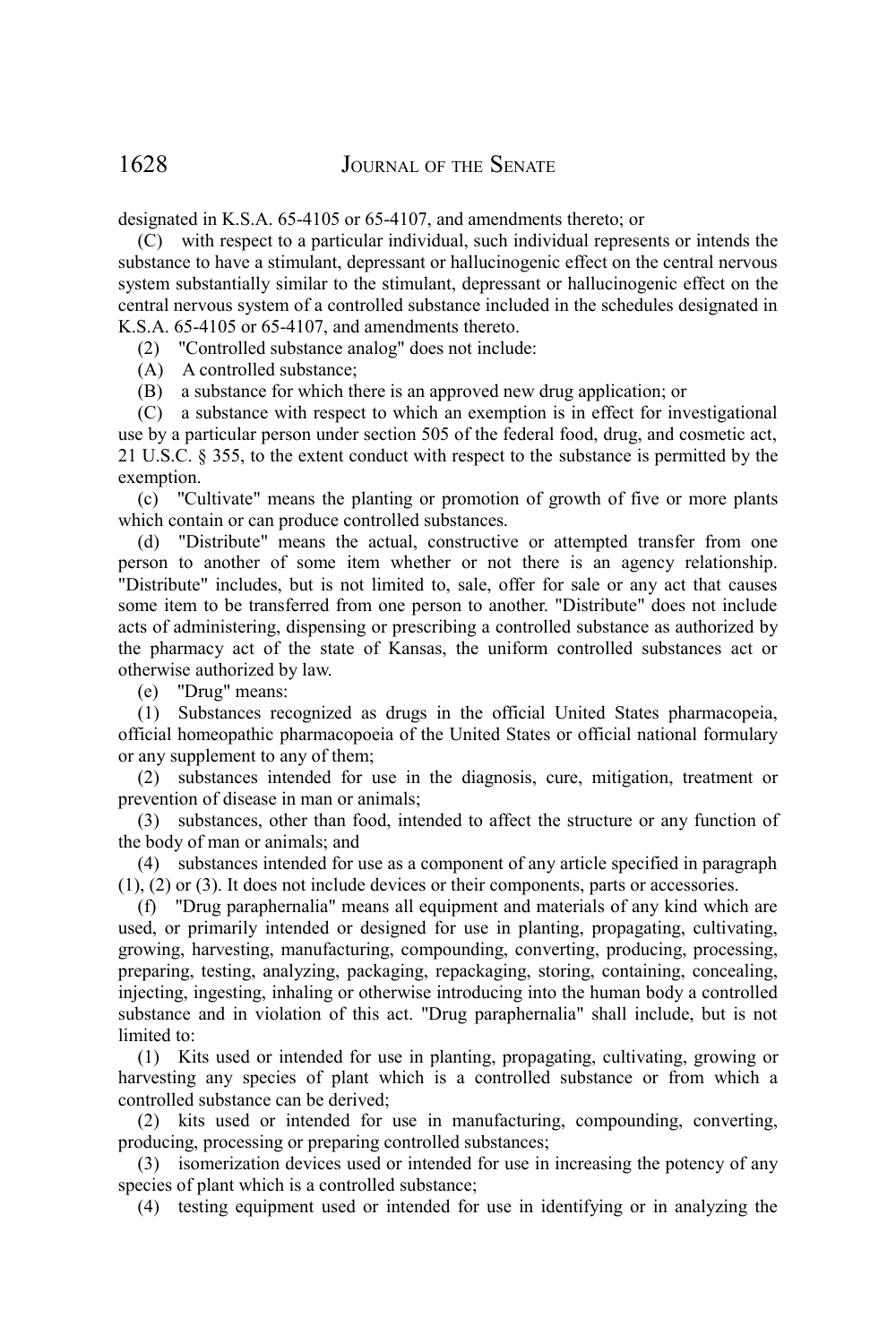strength, effectiveness or purity of controlled substances;

(5) scales and balances used or intended for use in weighing or measuring controlled substances;

(6) diluents and adulterants, including, but not limited to, quinine hydrochloride, mannitol, mannite, dextrose and lactose, which are used or intended for use in cutting controlled substances;

(7) separation gins and sifters used or intended for use in removing twigs and seeds from or otherwise cleaning or refining marijuana;

(8) blenders, bowls, containers, spoons and mixing devices used or intended for use in compounding controlled substances;

(9) capsules, balloons, envelopes, bags and other containers used or intended for use in packaging small quantities of controlled substances;

(10) containers and other objects used or intended for use in storing or concealing controlled substances;

(11) hypodermic syringes, needles and other objects used or intended for use in parenterally injecting controlled substances into the human body;

(12) objects used or primarily intended or designed for use in ingesting, inhaling or otherwise introducing marijuana, cocaine, hashish, hashish oil, phencyclidine (PCP), methamphetamine or amphetamine into the human body, such as:

(A) Metal, wooden, acrylic, glass, stone, plastic or ceramic pipes with or without screens, permanent screens, hashish heads or punctured metal bowls;

(B) water pipes, bongs or smoking pipes designed to draw smoke through water or another cooling device;

(C) carburetion pipes, glass or other heat resistant tubes or any other device used, intended to be used or designed to be used to cause vaporization of a controlled substance for inhalation;

(D) smoking and carburetion masks;

(E) roach clips, objects used to hold burning material, such as a marijuana cigarette, that has become too small or too short to be held in the hand;

(F) miniature cocaine spoons and cocaine vials;

- (G) chamber smoking pipes;
- (H) carburetor smoking pipes;
- (I) electric smoking pipes;
- (J) air-driven smoking pipes;
- (K) chillums;
- (L) bongs;
- (M) ice pipes or chillers;
- (N) any smoking pipe manufactured to disguise its intended purpose;
- (O) wired cigarette papers; or
- (P) cocaine freebase kits.

"Drug paraphernalia" shall not include any products, chemicals or materials described in K.S.A. 2017 Supp. 21-5709(a), and amendments thereto.

(g) "Immediate precursor" means a substance which the state board of pharmacy has found to be and by rules and regulations designates as being the principal compound commonly used or produced primarily for use and which is an immediate chemical intermediary used or likely to be used in the manufacture of a controlled substance, the control of which is necessary to prevent, curtail or limit manufacture.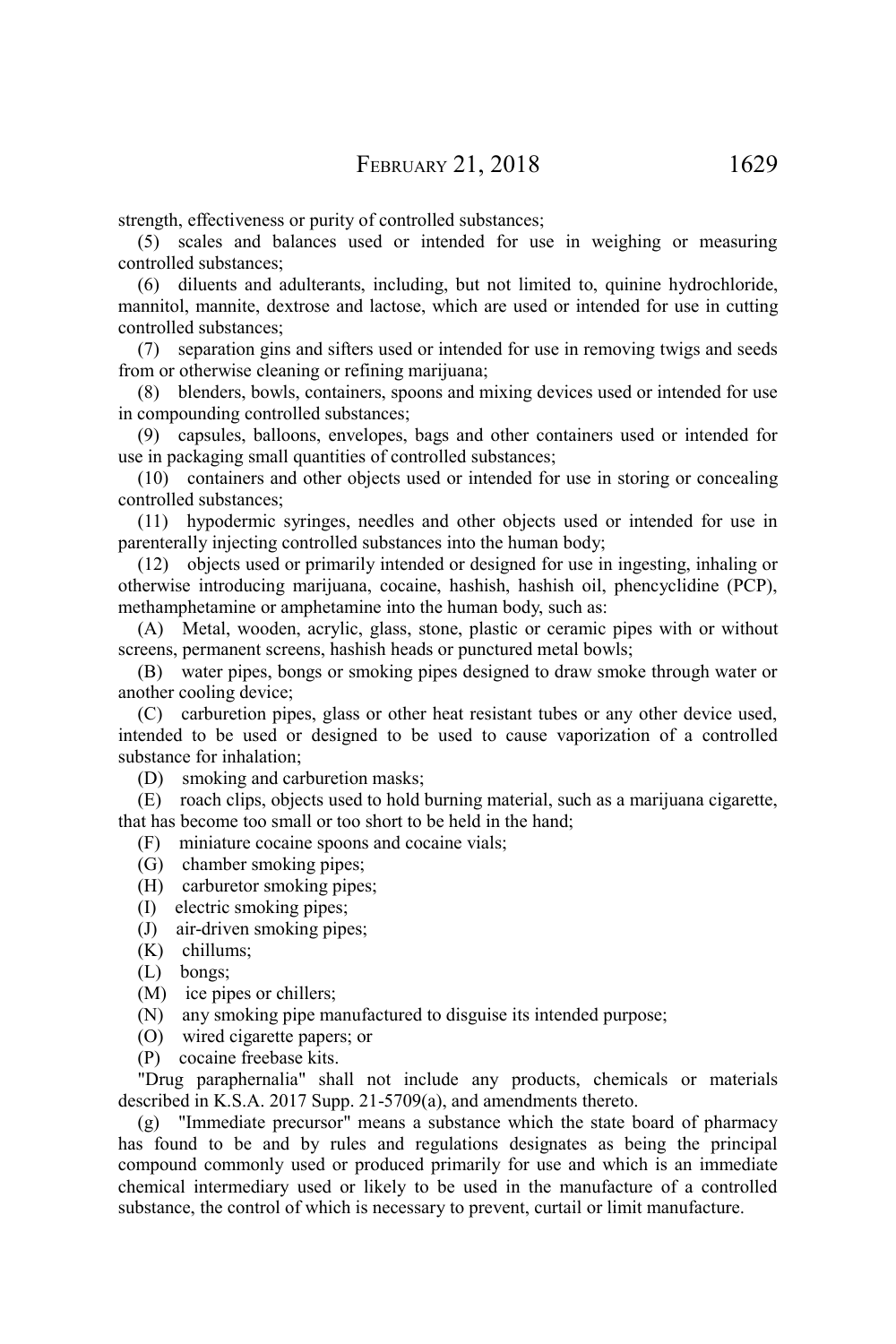(h) "Isomer" means all enantiomers and diastereomers.

(i) "Manufacture" means the production, preparation, propagation, compounding, conversion or processing of a controlled substance either directly or indirectly or by extraction from substances of natural origin or independently by means of chemical synthesis or by a combination of extraction and chemical synthesis. "Manufacture" does not include:

(1) The preparation or compounding of a controlled substance by an individual for the individual's own lawful use or the preparation, compounding, packaging or labeling of a controlled substance:

(A) By a practitioner or the practitioner's agent pursuant to a lawful order of a practitioner as an incident to the practitioner's administering or dispensing of a controlled substance in the course of the practitioner's professional practice; or

(B) by a practitioner or by the practitioner's authorized agent under such practitioner's supervision for the purpose of or as an incident to research, teaching or chemical analysis or by a pharmacist or medical care facility as an incident to dispensing of a controlled substance; or

(2) the addition of diluents or adulterants, including, but not limited to, quinine hydrochloride, mannitol, mannite, dextrose or lactose, which are intended for use in cutting a controlled substance.

(j) "Marijuana" means all parts of all varieties of the plant Cannabis whether growing or not, the seeds thereof, the resin extracted from any part of the plant and every compound, manufacture, salt, derivative, mixture or preparation of the plant, its seeds or resin. "Marijuana" does not include: (1) The mature stalks of the plant, fiber produced from the stalks, oil or cake made from the seeds of the plant, any other compound, manufacture, salt, derivative, mixture or preparation of the mature stalks, except the resin extracted therefrom, fiber, oil or cake or the sterilized seed of the plant which is incapable of germination;  $\Theta$  (2) any substance listed in schedules II through V of the uniform controlled substances act; or  $(3)$  industrial hemp as defined in section 1, and amendments thereto.

(k) "Minor" means a person under 18 years of age.

(l) "Narcotic drug" means any of the following whether produced directly or indirectly by extraction from substances of vegetable origin or independently by means of chemical synthesis or by a combination of extraction and chemical synthesis:

(1) Opium and opiate and any salt, compound, derivative or preparation of opium or opiate;

(2) any salt, compound, isomer, derivative or preparation thereof which is chemically equivalent or identical with any of the substances referred to in paragraph (1) but not including the isoquinoline alkaloids of opium;

(3) opium poppy and poppy straw;

(4) coca leaves and any salt, compound, derivative or preparation of coca leaves and any salt, compound, isomer, derivative or preparation thereof which is chemically equivalent or identical with any of these substances, but not including decocainized coca leaves or extractions of coca leaves which do not contain cocaine or ecgonine.

(m) "Opiate" means any substance having an addiction-forming or addictionsustaining liability similar to morphine or being capable of conversion into a drug having addiction-forming or addiction-sustaining liability. "Opiate" does not include, unless specifically designated as controlled under K.S.A. 65-4102, and amendments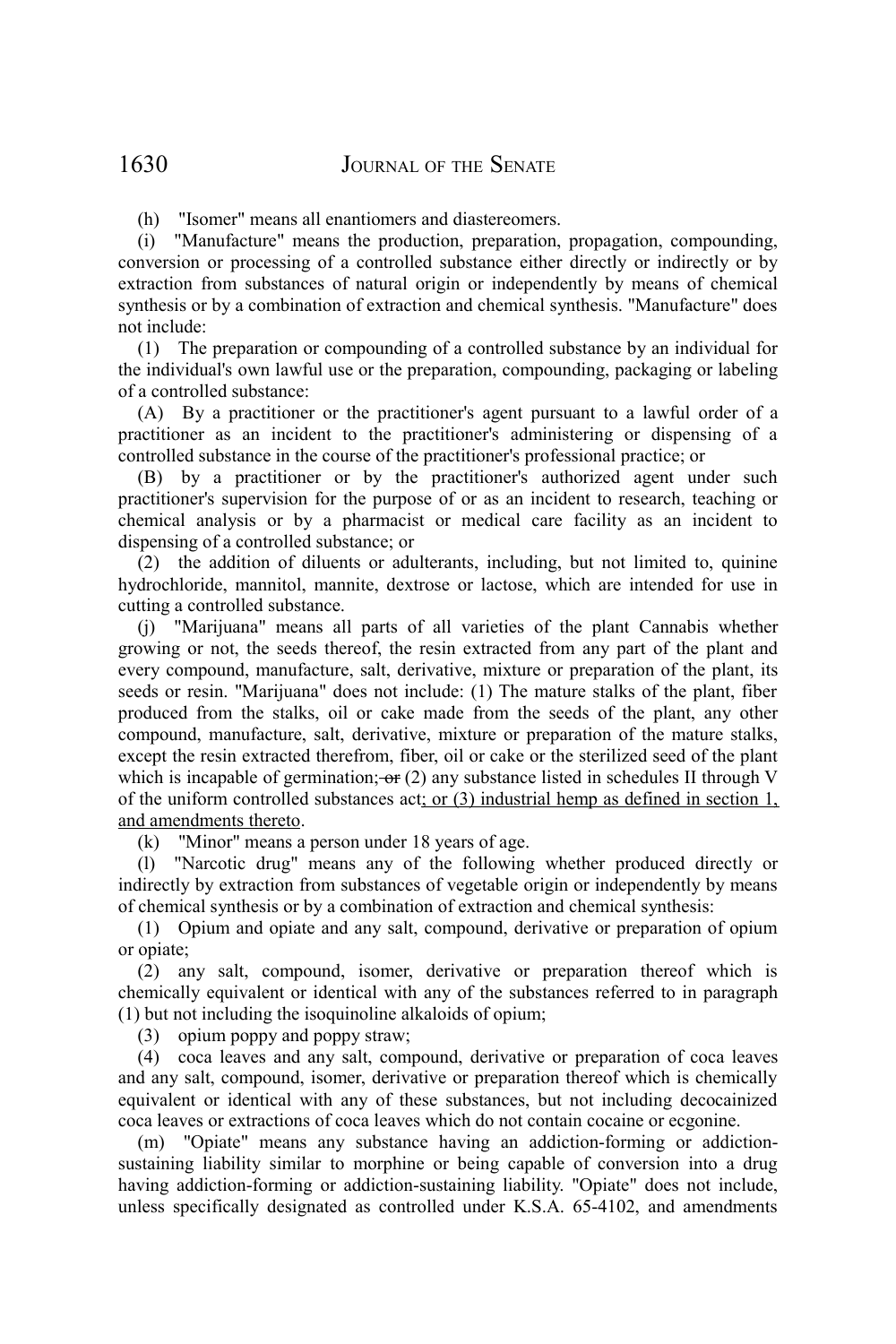thereto, the dextrorotatory isomer of 3-methoxy-n-methylmorphinan and its salts (dextromethorphan). "Opiate" does include its racemic and levorotatory forms.

(n) "Opium poppy" means the plant of the species Papaver somniferum l. except its seeds.

(o) "Person" means [an] individual, corporation, government or governmental subdivision or agency, business trust, estate, trust, partnership, association or any other legal entity.

(p) "Poppy straw" means all parts, except the seeds, of the opium poppy, after mowing.

(q) "Possession" means having joint or exclusive control over an item with knowledge of and intent to have such control or knowingly keeping some item in a place where the person has some measure of access and right of control.

(r) "School property" means property upon which is located a structure used by a unified school district or an accredited nonpublic school for student instruction or attendance or extracurricular activities of pupils enrolled in kindergarten or any of the grades one through 12. This definition shall not be construed as requiring that school be in session or that classes are actually being held at the time of the offense or that children must be present within the structure or on the property during the time of any alleged criminal act. If the structure or property meets the above definition, the actual use of that structure or property at the time alleged shall not be a defense to the crime charged or the sentence imposed.

(s) "Simulated controlled substance" means any product which identifies itself by a common name or slang term associated with a controlled substance and which indicates on its label or accompanying promotional material that the product simulates the effect of a controlled substance.";

On page 4, following line 2, by inserting:

"Sec. 5. K.S.A. 2017 Supp. 65-4105 is hereby amended to read as follows: 65- 4105. 65-4105. (a) The controlled substances listed in this section are included in schedule I and the number set forth opposite each drug or substance is the DEA controlled substances code which has been assigned to it.

(b) Any of the following opiates, including their isomers, esters, ethers, salts, and salts of isomers, esters and ethers, unless specifically excepted, whenever the existence of these isomers, esters, ethers and salts is possible within the specific chemical designation:

(1) Acetyl fentanyl (N-(1-phenethylpiperidin-4-yl)-N-phenylacetamide)..............9821 (2) Acetyl-alpha-methylfentanyl (N-[1-(1-methyl-2-phenethyl)-4-piperidinyl] N-phenylacetamide)..........................................................................................9815 (3) Acetylmethadol.................................................................................................9601 (4) AH-7921 (3,4-dichloro-N-[(1-dimethylamino)cyclohexylmethyl] benzamide).......................................................................................................9551 (5) Allylprodine......................................................................................................9602 (6) Alphacetylmethadol..........................................................................................9603 (except levo-alphacetylmethadol also known as levo-alpha-acetylmethadol, levomethadyl acetate or LAAM) (7) Alphameprodine...............................................................................................9604 (8) Alphamethadol.................................................................................................9605

(9) Alpha-methylfentanyl (N-[1-(alpha-methyl-beta-phenyl)ethyl-4-piperidyl]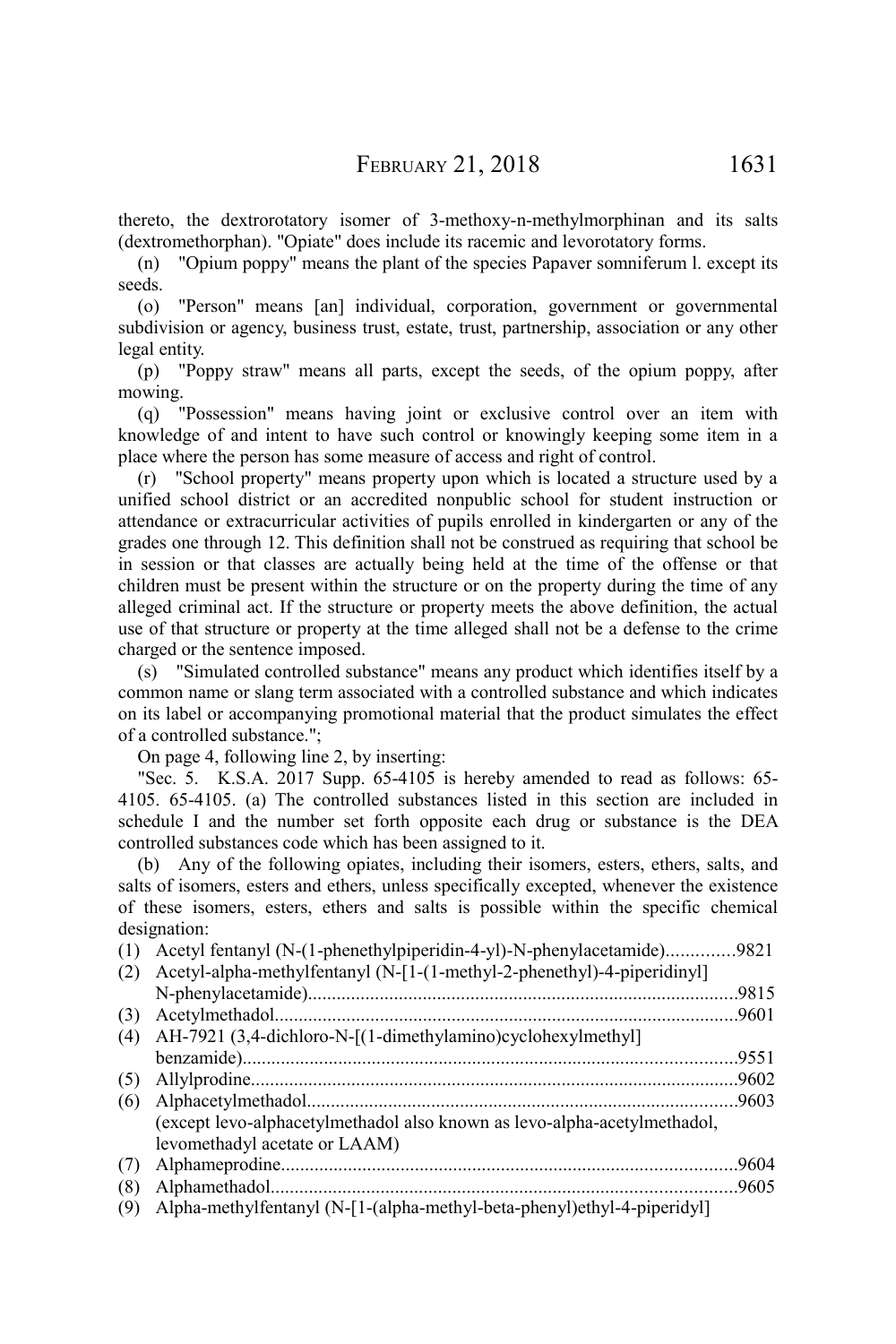# JOURNAL OF THE SENATE

| propionanilide; 1-(1-methyl-2-phenylethyl)-4-(N-propanilido) piperidine)9814    |  |
|---------------------------------------------------------------------------------|--|
| (10) Alpha-methylthiofentanyl (N-[1-methyl-2-(2-thienyl)ethyl-4-piperidinyl]    |  |
|                                                                                 |  |
|                                                                                 |  |
|                                                                                 |  |
| (13) Beta-hydroxyfentanyl (N-[1-(2-hydroxy-2-phenethyl)-4-piperidinyl]-N-       |  |
|                                                                                 |  |
| (14) Beta-hydroxy-3-methylfentanyl (other name: N-[1-(2-hydroxy-2-phenethyl)    |  |
|                                                                                 |  |
| (15) Beta-hydroxythiofentanyl (N-[1-[2-hydroxy-2-(thiophen-2-yl)ethyl]piperidin |  |
|                                                                                 |  |
|                                                                                 |  |
|                                                                                 |  |
|                                                                                 |  |
|                                                                                 |  |
| (19) Butyryl fentanyl (N-(1-phenethylpiperidin-4-yl)-N-phenylbutyramide)9822    |  |
|                                                                                 |  |
| .013.0013.mm/margin2013.pdf/                                                    |  |
|                                                                                 |  |
|                                                                                 |  |
|                                                                                 |  |
|                                                                                 |  |
|                                                                                 |  |
|                                                                                 |  |
|                                                                                 |  |
|                                                                                 |  |
|                                                                                 |  |
|                                                                                 |  |
|                                                                                 |  |
| (33) Furanyl fentanyl (N-(1-phenethylpiperidin-4-yl)-N-phenylfuran-2-           |  |
|                                                                                 |  |
|                                                                                 |  |
|                                                                                 |  |
|                                                                                 |  |
|                                                                                 |  |
|                                                                                 |  |
| (39) 3-Methylfentanyl (N-[3-methyl-1-(2-phenylethyl)-4-piperidyl]-N-            |  |
|                                                                                 |  |
| (40) 3-Methylthiofentanyl (N-[(3-methyl-1-(2-thienyl)ethyl-4-piperidinyl]-N-    |  |
|                                                                                 |  |
|                                                                                 |  |
| (42) O-desmethyltramado                                                         |  |
|                                                                                 |  |
| Some trade or other names: 2-((dimethylamino)methyl-1-(3-hydroxyphenyl)         |  |
| cyclohexanol;3-(2-((dimethylamino)methyl)-1-hydroxycyclohexyl)phenol            |  |
|                                                                                 |  |
|                                                                                 |  |
|                                                                                 |  |

1632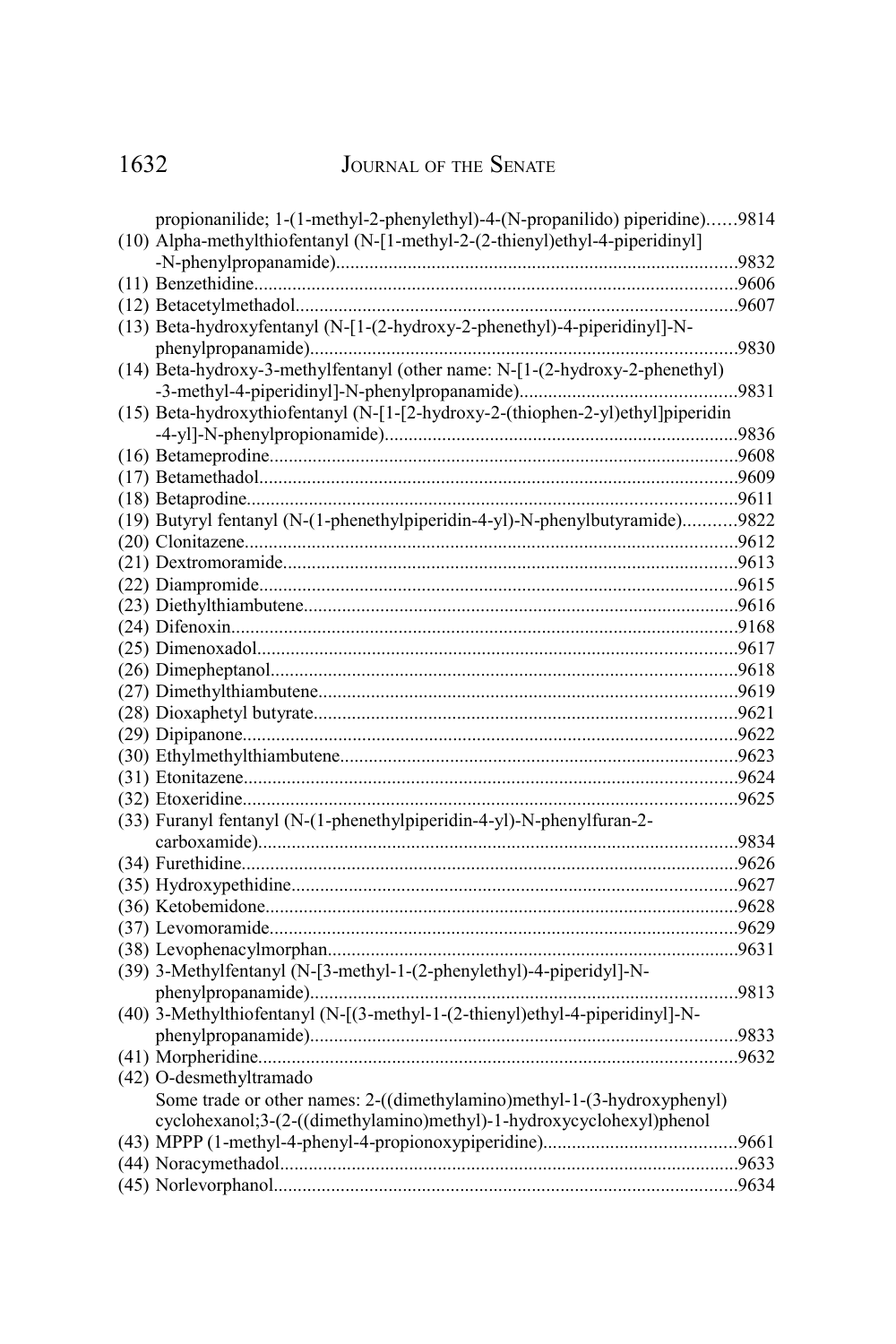FEBRUARY 21, 2018

| (48) Para-fluorofentanyl (N-(4-fluorophenyl)-N-[1-(2-phenethyl)-4-                         |  |
|--------------------------------------------------------------------------------------------|--|
|                                                                                            |  |
|                                                                                            |  |
|                                                                                            |  |
|                                                                                            |  |
|                                                                                            |  |
|                                                                                            |  |
|                                                                                            |  |
|                                                                                            |  |
|                                                                                            |  |
|                                                                                            |  |
|                                                                                            |  |
| (59) Thiofentanyl (N-phenyl-N-[1-(2-thienyl)ethyl-4-piperidinyl]-propanamide)9835          |  |
|                                                                                            |  |
|                                                                                            |  |
| (62) U-47700 (3,4-dichloro-N-[2-(dimethylamino)cyclohexyl]-N-methylbenzamide)              |  |
| Any of the following opium derivatives, their salts, isomers and salts of<br>(c)           |  |
| isomers, unless specifically excepted, whenever the existence of these salts, isomers and  |  |
| salts of isomers is possible within the specific chemical designation:                     |  |
| (1)                                                                                        |  |
| (2)                                                                                        |  |
| (3)                                                                                        |  |
| (4)                                                                                        |  |
| (5)                                                                                        |  |
| (6)                                                                                        |  |
| (7)                                                                                        |  |
| (8)                                                                                        |  |
| (9)                                                                                        |  |
|                                                                                            |  |
|                                                                                            |  |
|                                                                                            |  |
|                                                                                            |  |
|                                                                                            |  |
|                                                                                            |  |
|                                                                                            |  |
|                                                                                            |  |
|                                                                                            |  |
|                                                                                            |  |
|                                                                                            |  |
|                                                                                            |  |
|                                                                                            |  |
|                                                                                            |  |
| Any material, compound, mixture or preparation which contains any quantity of<br>(d)       |  |
| the following hallucinogenic substances, their salts, isomers and salts of isomers, unless |  |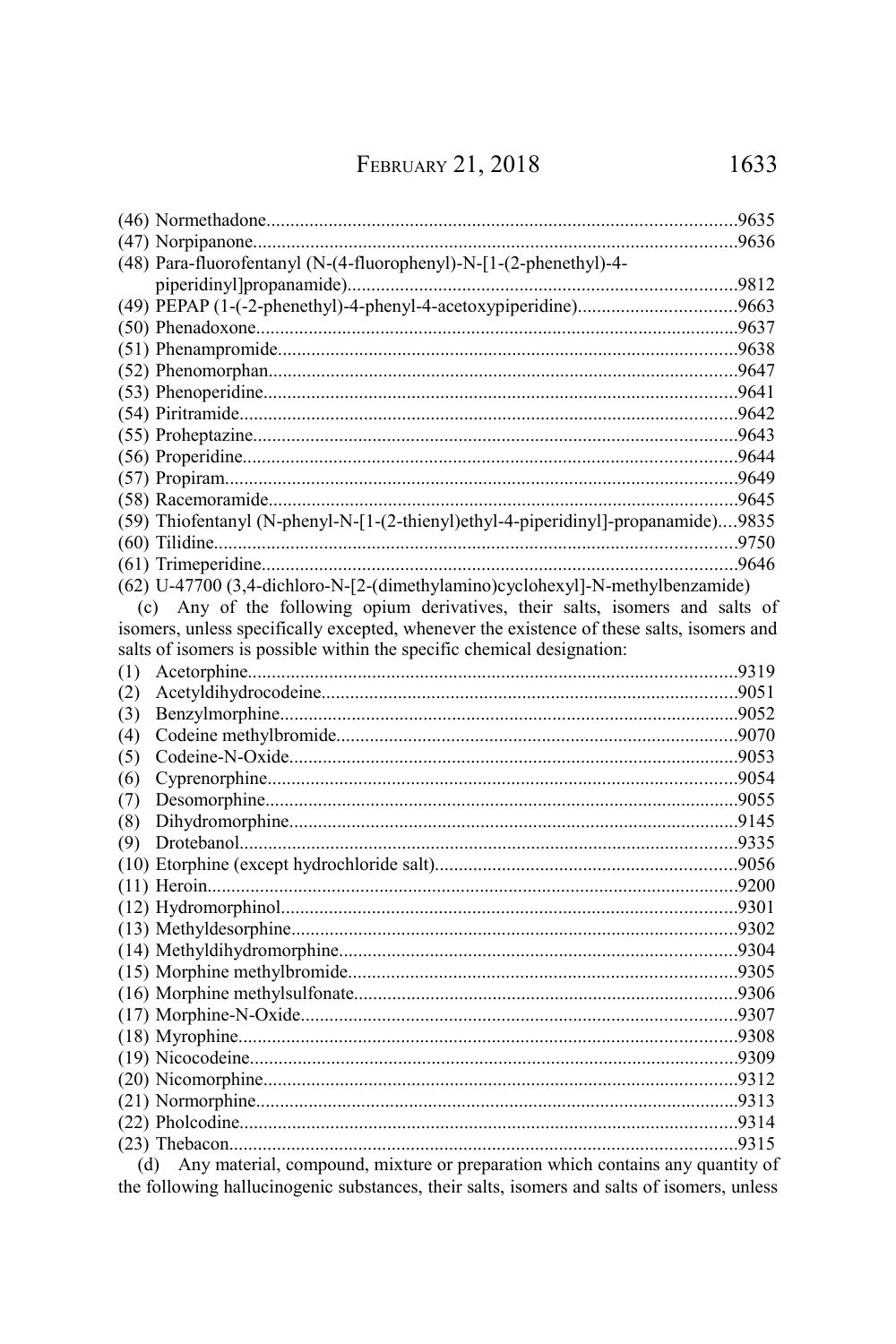1634 JOURNAL OF THE SENATE

specifically excepted, whenever the existence of these salts, isomers and salts of isomers is possible within the specific chemical designation:

| (1) | Alpha-ethyltryptamine 7249 Some trade or other names: etryptamine;                    |  |
|-----|---------------------------------------------------------------------------------------|--|
|     | Monase; $\alpha$ -ethyl-1H-indole-3-ethanamine; 3-(2-aminobutyl) indole;              |  |
|     | $\alpha$ -ET; and AET.                                                                |  |
| (2) |                                                                                       |  |
|     | Some trade or other names: 4-bromo-2,5-dimethoxy-alpha-                               |  |
|     | methylphenethylamine; 4-bromo-2,5-DMA.                                                |  |
| (3) |                                                                                       |  |
|     | Some trade or other names: 2,5-dimethoxy-alpha-methyl-phenethylamine;                 |  |
|     | 2,5-DMA.                                                                              |  |
| (4) |                                                                                       |  |
|     | Some trade or other names: 4-methoxy-alpha-methylphene-thylamine;                     |  |
|     | paramethoxyamphetamine; PMA.                                                          |  |
| (5) |                                                                                       |  |
| (6) |                                                                                       |  |
|     | Some trade or other names: 4-methyl-2,5-dimethoxy-alpha-                              |  |
|     | methylphenethylamine; "DOM"; and "STP".                                               |  |
| (7) |                                                                                       |  |
| (8) |                                                                                       |  |
| (9) | 3,4-methylenedioxy-N-ethylamphetamine (also known as N-ethyl-alpha-                   |  |
|     | methyl-3,4 (methylenedioxy) phenethylamine, N-ethyl MDA, MDE, and                     |  |
|     |                                                                                       |  |
|     | (10) N-hydroxy-3,4-methylenedioxyamphetamine (also known as N-hydroxy-                |  |
|     | alpha-methyl-3,4-(methylenedioxy) phenethylamine, and N-hydroxy                       |  |
|     |                                                                                       |  |
|     |                                                                                       |  |
|     |                                                                                       |  |
|     | Some trade or other names: 3-(Beta-Dimethylaminoethyl)-5-hydroxyindole;               |  |
|     | 3-(2-dimethylaminoethyl)-5-indolol; N, N-dimethylserotonin; 5-hydroxy-N,              |  |
|     | N-dimethyltryptamine; mappine.                                                        |  |
|     |                                                                                       |  |
|     | Some trade or other names: N,N-Diethyltryptamine; DET.                                |  |
|     |                                                                                       |  |
|     | Some trade or other names: DMT.                                                       |  |
|     |                                                                                       |  |
|     |                                                                                       |  |
|     | Some trade or other names: 7-Ethyl-6,6 Beta, 7, 8, 9, 10, 12, 13-octahydro-2-         |  |
|     | methoxy-6,9-methano -5H-pyrido[1',2':1,2] azepino [5,4-b]indole;<br>Tabernanthe iboga |  |
|     |                                                                                       |  |
|     |                                                                                       |  |
|     |                                                                                       |  |
|     |                                                                                       |  |
|     |                                                                                       |  |
|     | Some trade or other names: 3-Hexyl-l-hydroxy-7,8,9,10-tetrahydro-6,6,                 |  |
|     | 9-trimethyl-6H-dibenzo[b,d]pyran; Synhexyl.                                           |  |
|     |                                                                                       |  |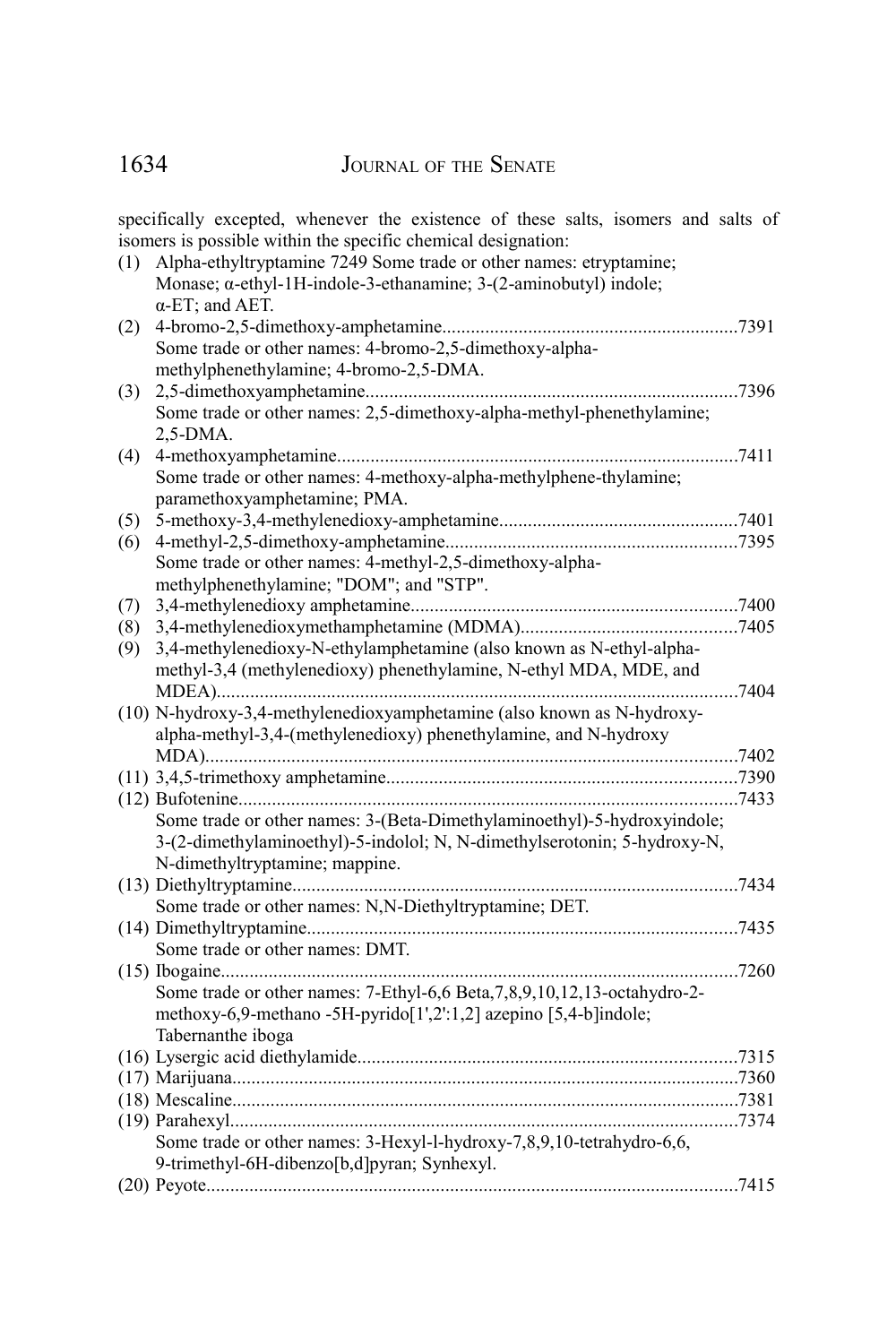| Meaning all parts of the plant presently classified botanically as Lophophora<br>williamsii Lemaire, whether growing or not, the seeds thereof, any extract from<br>any part of such plant, and every compound, manufacture, salts, derivative,<br>mixture or preparation of such plant, its seeds or extracts. |  |
|-----------------------------------------------------------------------------------------------------------------------------------------------------------------------------------------------------------------------------------------------------------------------------------------------------------------|--|
|                                                                                                                                                                                                                                                                                                                 |  |
|                                                                                                                                                                                                                                                                                                                 |  |
|                                                                                                                                                                                                                                                                                                                 |  |
|                                                                                                                                                                                                                                                                                                                 |  |
| Some trade or other names: Psilocin.                                                                                                                                                                                                                                                                            |  |
|                                                                                                                                                                                                                                                                                                                 |  |
| Some trade or other names: N-ethyl-1-phenyl-cyclo-hexylamine;                                                                                                                                                                                                                                                   |  |
| (1-phenylcyclohexyl)ethylamine; N-(1-phenylcyclohexyl)ethylamine;                                                                                                                                                                                                                                               |  |
| cyclohexamine; PCE.                                                                                                                                                                                                                                                                                             |  |
|                                                                                                                                                                                                                                                                                                                 |  |
| Some trade or other names: 1-(1-phenylcyclohexyl)-pyrrolidine; PCPy; PHP.                                                                                                                                                                                                                                       |  |
|                                                                                                                                                                                                                                                                                                                 |  |
| Some trade or other names: 1-[1-(2-thienyl)-cyclohexyl]-piperidine; 2-thienyl                                                                                                                                                                                                                                   |  |
| analog of phencyclidine; TPCP; TCP.                                                                                                                                                                                                                                                                             |  |
|                                                                                                                                                                                                                                                                                                                 |  |
| Some other names: TCPy.                                                                                                                                                                                                                                                                                         |  |
|                                                                                                                                                                                                                                                                                                                 |  |
| Some trade or other names: DOET.                                                                                                                                                                                                                                                                                |  |
| (30) Salvia divinorum or salvinorum A; all parts of the plant presently classified                                                                                                                                                                                                                              |  |
| botanically as salvia divinorum, whether growing or not, the seeds thereof, any                                                                                                                                                                                                                                 |  |
| extract from any part of such plant, and every compound, manufacture, salts,                                                                                                                                                                                                                                    |  |
| derivative, mixture or preparation of such plant, its seeds or extracts.                                                                                                                                                                                                                                        |  |
| (31) Datura stramonium, commonly known as gypsum weed or jimson weed;                                                                                                                                                                                                                                           |  |
| all parts of the plant presently classified botanically as datura stramonium,                                                                                                                                                                                                                                   |  |
| whether growing or not, the seeds thereof, any extract from any part of such                                                                                                                                                                                                                                    |  |
| plant, and every compound, manufacture, salts, derivative, mixture or                                                                                                                                                                                                                                           |  |
| preparation of such plant, its seeds or extracts.                                                                                                                                                                                                                                                               |  |
|                                                                                                                                                                                                                                                                                                                 |  |
| Some trade or other names: BZP.                                                                                                                                                                                                                                                                                 |  |
| (33) 1-(3-[trifluoromethylphenyl])piperazine                                                                                                                                                                                                                                                                    |  |
| Some trade or other names: TFMPP.                                                                                                                                                                                                                                                                               |  |
|                                                                                                                                                                                                                                                                                                                 |  |
| (35) 2,5-dimethoxy-4-(n)-propylthiophenethylamine (2C-T-7), its optical isomers,                                                                                                                                                                                                                                |  |
|                                                                                                                                                                                                                                                                                                                 |  |
|                                                                                                                                                                                                                                                                                                                 |  |
| (37) 5-methoxy-N,N-diisopropyltryptamine (5-MeO-DIPT), its isomers, salts                                                                                                                                                                                                                                       |  |
|                                                                                                                                                                                                                                                                                                                 |  |
|                                                                                                                                                                                                                                                                                                                 |  |
|                                                                                                                                                                                                                                                                                                                 |  |
|                                                                                                                                                                                                                                                                                                                 |  |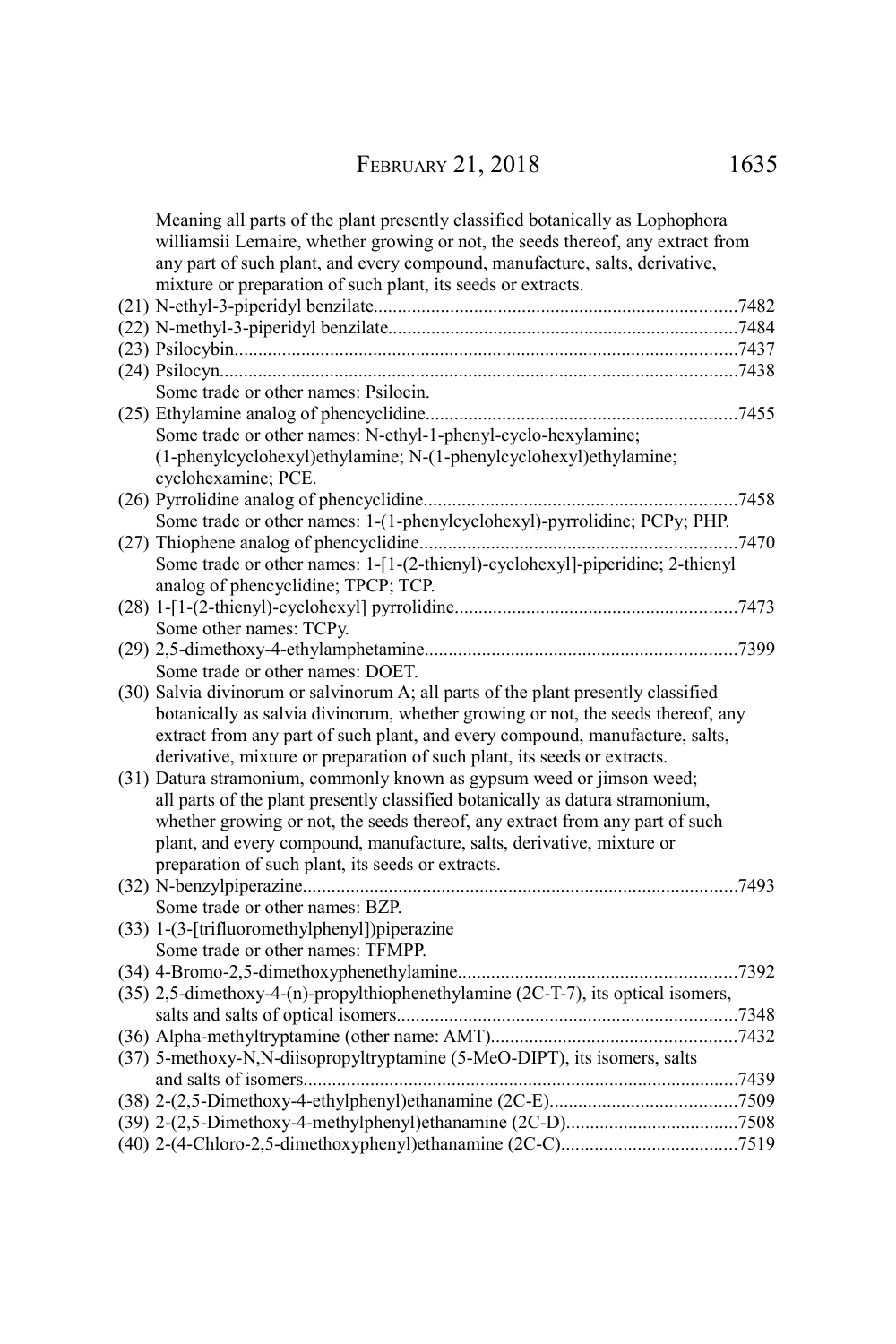1636 JOURNAL OF THE SENATE

|     | (43) 2-[4-(Isopropylthio)-2,5-dimethoxyphenyl]ethanamine (2C-T-4)7532                    |  |
|-----|------------------------------------------------------------------------------------------|--|
|     |                                                                                          |  |
|     |                                                                                          |  |
|     |                                                                                          |  |
|     |                                                                                          |  |
|     | Some trade or other names: 5-methoxy-3-[2-(dimethylamino) ethyl]indole.                  |  |
|     | (48) 2-(4-iodo-2,5-dimethoxyphenyl)-N-(2-methoxybenzyl) ethanamine7538                   |  |
|     | Some trade or other names: 25I-NBOMe; 2C-I-NBOMe; 25I; Cimbi-5.                          |  |
|     | (49) 2-(4-chloro-2,5-dimethoxyphenyl)-N-(2-methoxybenzyl) ethanamine7537                 |  |
|     | Some trade or other names: 25C-NBOMe; 2C-C-NBOMe; 25C; Cimbi-82.                         |  |
|     | (50) 2-(4-bromo-2,5-dimethoxyphenyl)-N-(2-methoxybenzyl)ethanamine7536                   |  |
|     | Some trade or other names: 25B-NBOMe; 2C-B-NBOMe; 25B; Cimbi-36.                         |  |
|     | (51) 2-(2,5-dimethoxyphenyl)-N-(2-methoxybenzyl)ethanamine                               |  |
|     | Some trade or other names: 25H-NBOMe.                                                    |  |
|     | (52) 2-(2,5-dimethoxy-4-methylphenyl)-N-(2-methoxybenzyl)ethanamine                      |  |
|     | Some trade or other names: 25D-NBOMe; 2C-D-NBOMe.                                        |  |
|     | (53) 2-(2,5-dimethoxy-4-nitrophenyl)-N-(2-methoxybenzyl) ethanamine                      |  |
|     | Some trade or other names: 25N-NBOMe, 2C-N-NBOMe.                                        |  |
|     | Any material, compound, mixture or preparation which contains any quantity of<br>(e)     |  |
|     | the following substances having a depressant effect on the central nervous system,       |  |
|     | including its salts, isomers, and salts of isomers whenever the existence of such salts, |  |
|     | isomers, and salts of isomers is possible within the specific chemical designation:      |  |
| (1) | Etizolam                                                                                 |  |
|     | Some trade or other names: (4-(2-chlorophenyl)-2-ethyl-9-methyl-6H-                      |  |
|     | thieno[3,2-f][1,2,4]triazolo[4,3-a][1,4]diazepine)                                       |  |
| (2) |                                                                                          |  |
| (3) |                                                                                          |  |
| (4) | Gamma hydroxybutyric acid                                                                |  |
|     | (f) Unless specifically excepted or unless listed in another schedule, any material,     |  |
|     | compound, mixture or preparation which contains any quantity of the following            |  |
|     | substances having a stimulant effect on the central nervous system, including its salts, |  |
|     | isomers and salts of isomers:                                                            |  |
| (1) | Aminorex<br>1585                                                                         |  |
|     | Some other names: Aminoxaphen 2-amino-5-phenyl-2-oxazoline or 4,                         |  |
|     | 5-dihydro-5-phenyl-2-oxazolamine                                                         |  |
| (2) |                                                                                          |  |
| (3) |                                                                                          |  |
| (4) | $(+)$ cis-4-methylaminorex $((+)$ cis-4,5-dihydro-4-methyl-5-phenyl-2-                   |  |
|     |                                                                                          |  |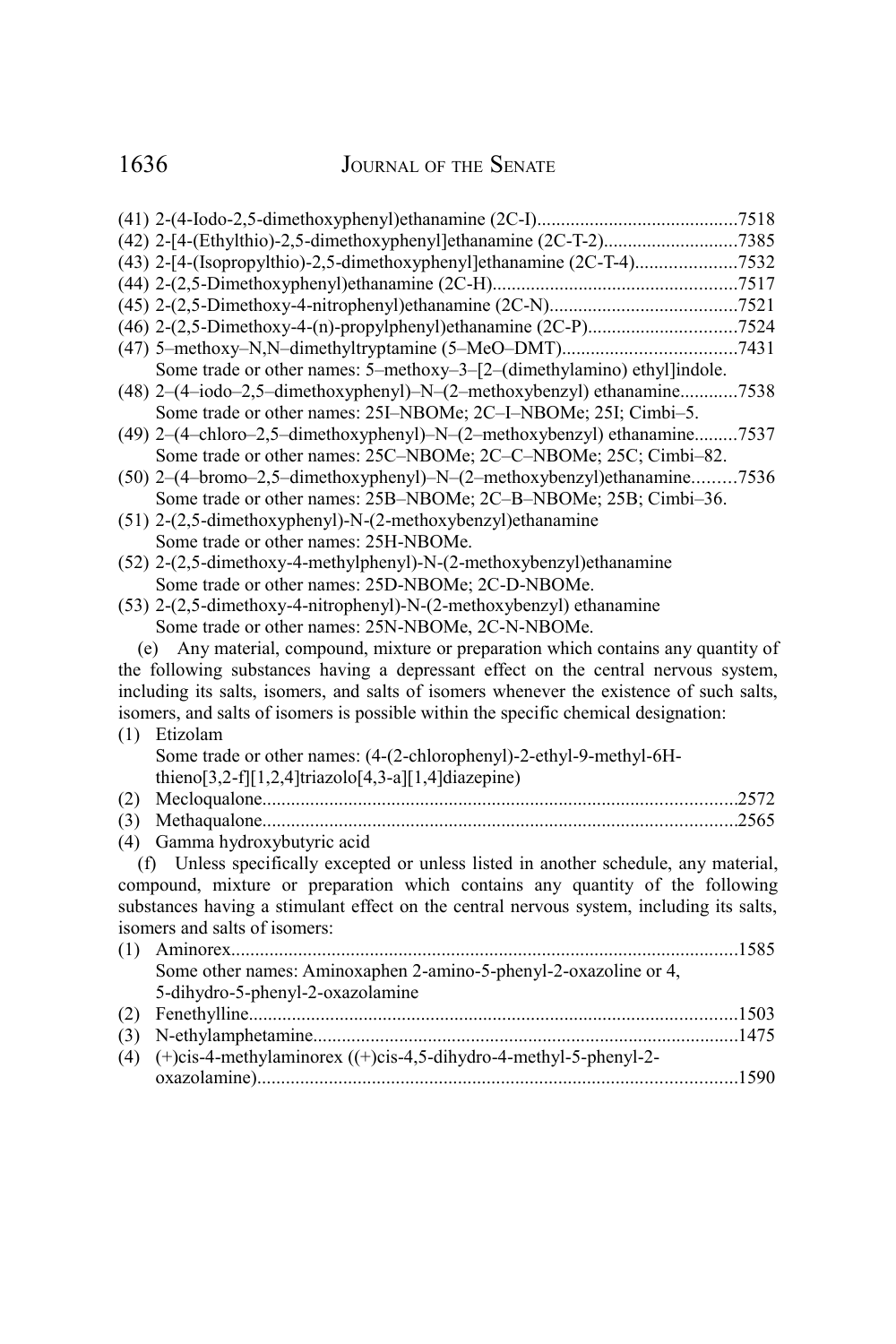(5) N,N-dimethylamphetamine (also known as N,N-alpha-trimethylbenzeneethanamine; N,N-alpha-trimethylphenethylamine)..............................1480 (6) Cathinone (some other names: 2-amino-1-phenol-1-propanone, alpha-amino propiophenone, 2-amino propiophenone and norphedrone).........1235 (7) Substituted cathinones Any compound, except bupropion or compounds listed under a different schedule, structurally derived from 2–aminopropan–1–one by substitution at the 1-position with either phenyl, naphthyl, or thiophene ring systems, whether or not the compound is further modified in any of the following ways: (A) By substitution in the ring system to any extent with alkyl, alkylenedioxy, alkoxy, haloalkyl, hydroxyl, or halide substituents, whether or not further substituted in the ring system by one or more other univalent substituents; (B) by substitution at the 3-position with an acyclic alkyl substituent; (C) by substitution at the 2-amino nitrogen atom with alkyl, dialkyl, benzyl, or methoxybenzyl groups; or (D) by inclusion of the 2-amino nitrogen atom in a cyclic structure. (g) Any material, compound, mixture or preparation which contains any quantity of the following substances: (1) N-[1-benzyl-4-piperidyl]-N-phenylpropanamide (benzylfentanyl), its optical isomers, salts and salts of isomers.....................................................................9818 (2) N-[1-(2-thienyl)methyl-4-piperidyl]-N-phenylpropanamide (thenylfentanyl), its optical isomers, salts and salts of isomers....................................................9834 (h) Except industrial hemp as defined in section 1, and amendments thereto, any of the following cannabinoids, their salts, isomers and salts of isomers, unless specifically excepted, whenever the existence of these salts, isomers and salts of isomers is possible within the specific chemical designation: (1) Tetrahydrocannabinols......................................................................................7370 Meaning tetrahydrocannabinols naturally contained in a plant of the genus Cannabis (cannabis plant), as well as synthetic equivalents of the substances contained in the plant, or in the resinous extractives of Cannabis, sp. and/or synthetic substances, derivatives, and their isomers with similar chemical structure and pharmacological activity such as the following: Delta 1 cis or trans tetrahydrocannabinol, and their optical isomers Delta 6 cis or trans

tetrahydrocannabinol, and their optical isomers Delta 3,4 cis or trans tetrahydrocannabinol, and its optical isomers (Since nomenclature of these substances is not internationally standardized, compounds of these structures, regardless of numerical designation of atomic positions covered.)

(2) Naphthoylindoles

Any compound containing a 3-(1-naphthoyl)indole structure with substitution at the nitrogen atom of the indole ring by an alkyl, haloalkyl, alkenyl, cycloalkylmethyl, cycloalkylethyl, benzyl, 1-(N-methyl-2-piperidinyl)methyl or 2-(4-morpholinyl) ethyl group, whether or not further substituted in the indole ring to any extent and whether or not substituted in the benzyl or naphthyl ring to any extent.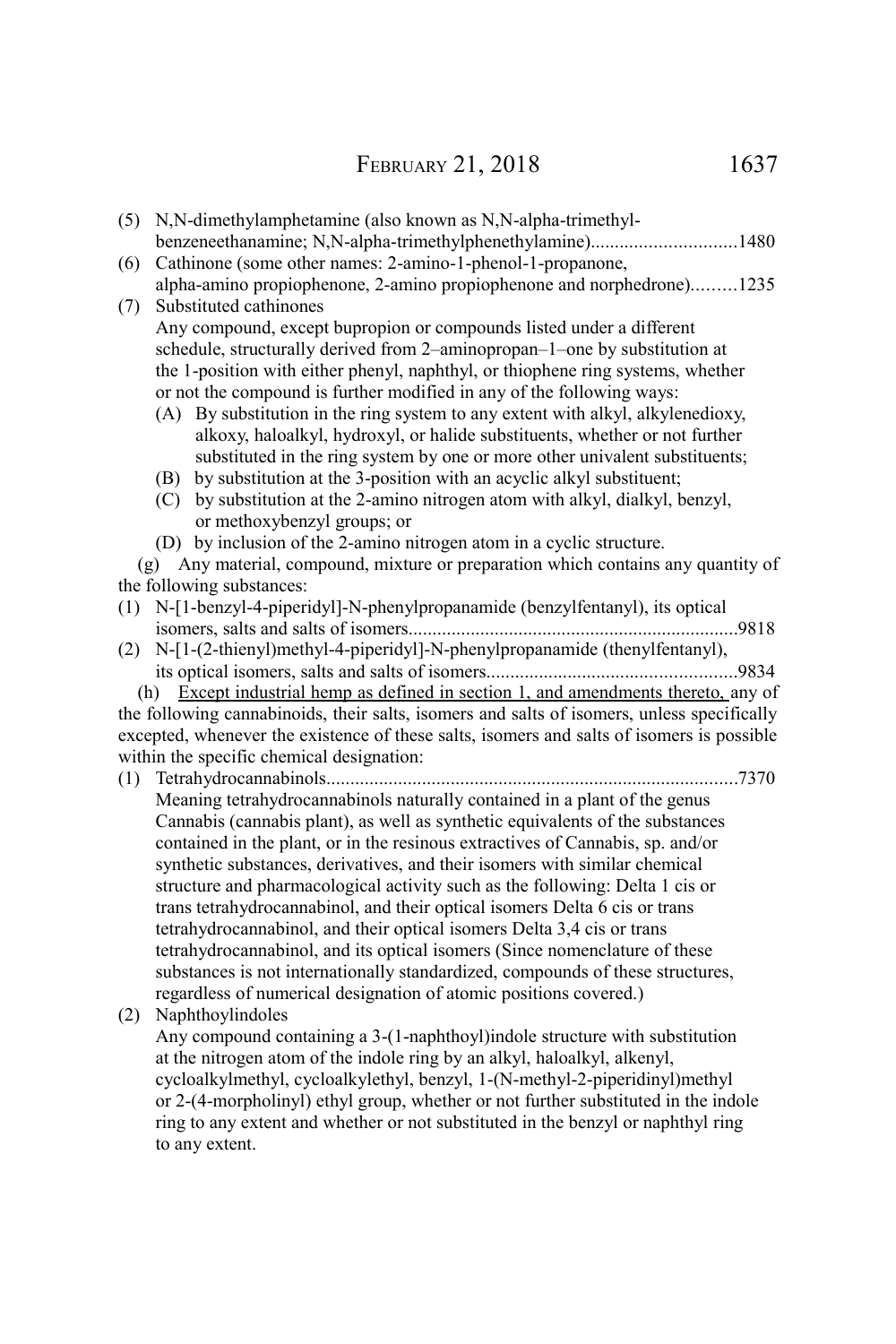# (3) Naphthylmethylindoles

Any compound containing a 1H-indol-3-yl-(1-naphthyl)methane structure with substitution at the nitrogen atom of the indole ring by an alkyl, haloalkyl, alkenyl, cycloalkylmethyl, cycloalkylethyl, benzyl, 1-(N-methyl-2-piperidinyl)methyl or 2-(4-morpholinyl)ethyl group whether or not further substituted in the indole ring to any extent and whether or not substituted in the benzyl or naphthyl ring to any extent.

(4) Naphthoylpyrroles

Any compound containing a 3-(1-naphthoyl)pyrrole structure with substitution at the nitrogen atom of the pyrrole ring by an alkyl, haloalkyl, alkenyl, cycloalkylmethyl, cycloalkylethyl, benzyl, 1-(N-methyl-2-piperidinyl)methyl or 2-(4-morpholinyl)ethyl group whether or not further substituted in the pyrrole ring to any extent, whether or not substituted in the benzyl or naphthyl ring to any extent.

(5) Naphthylmethylindenes

Any compound containing a naphthylideneindene structure with substitution at the 3-position of the indene ring by an alkyl, haloalkyl, alkenyl, cycloalkylmethyl, cycloalkylethyl, benzyl, 1-(N-methyl-2-piperidinyl)methyl or 2-(4-morpholinyl)ethyl group whether or not further substituted in the indene ring to any extent, whether or not substituted in the benzyl or naphthyl ring to any extent.

(6) Phenylacetylindoles

Any compound containing a 3-phenylacetylindole structure with substitution at the nitrogen atom of the indole ring by an alkyl, haloalkyl, alkenyl, cycloalkylmethyl, cycloalkylethyl, benzyl, 1-(N-methyl-2-piperidinyl)methyl or 2-(4-morpholinyl)ethyl group whether or not further substituted in the indole ring to any extent, whether or not substituted in the benzyl or phenyl ring to any extent.

(7) Cyclohexylphenols

Any compound containing a 2-(3-hydroxycyclohexyl)phenol structure with substitution at the 5-position of the phenolic ring by an alkyl, haloalkyl, alkenyl, cycloalkylmethyl, cycloalkylethyl, 1-(N-methyl-2-piperidinyl)methyl or 2-(4 morpholinyl)ethyl group whether or not substituted in the cyclohexyl ring to any extent.

(8) Benzoylindoles

Any compound containing a 3-(benzoyl)indole structure with substitution at the nitrogen atom of the indole ring by an alkyl, haloalkyl, alkenyl, cycloalkylmethyl, cycloalkylethyl, benzyl, 1-(N-methyl-2-piperidinyl) methyl or 2-(4-morpholinyl)ethyl group whether or not further substituted in the indole ring to any extent and whether or not substituted in the benzyl or phenyl ring to any extent.

(9) 2,3-Dihydro-5-methyl-3-(4-morpholinylmethyl)pyrrolo[1,2,3-de]-1,4-benzoxazin-6-yl]-1-napthalenylmethanone.

Some trade or other names: WIN 55,212-2.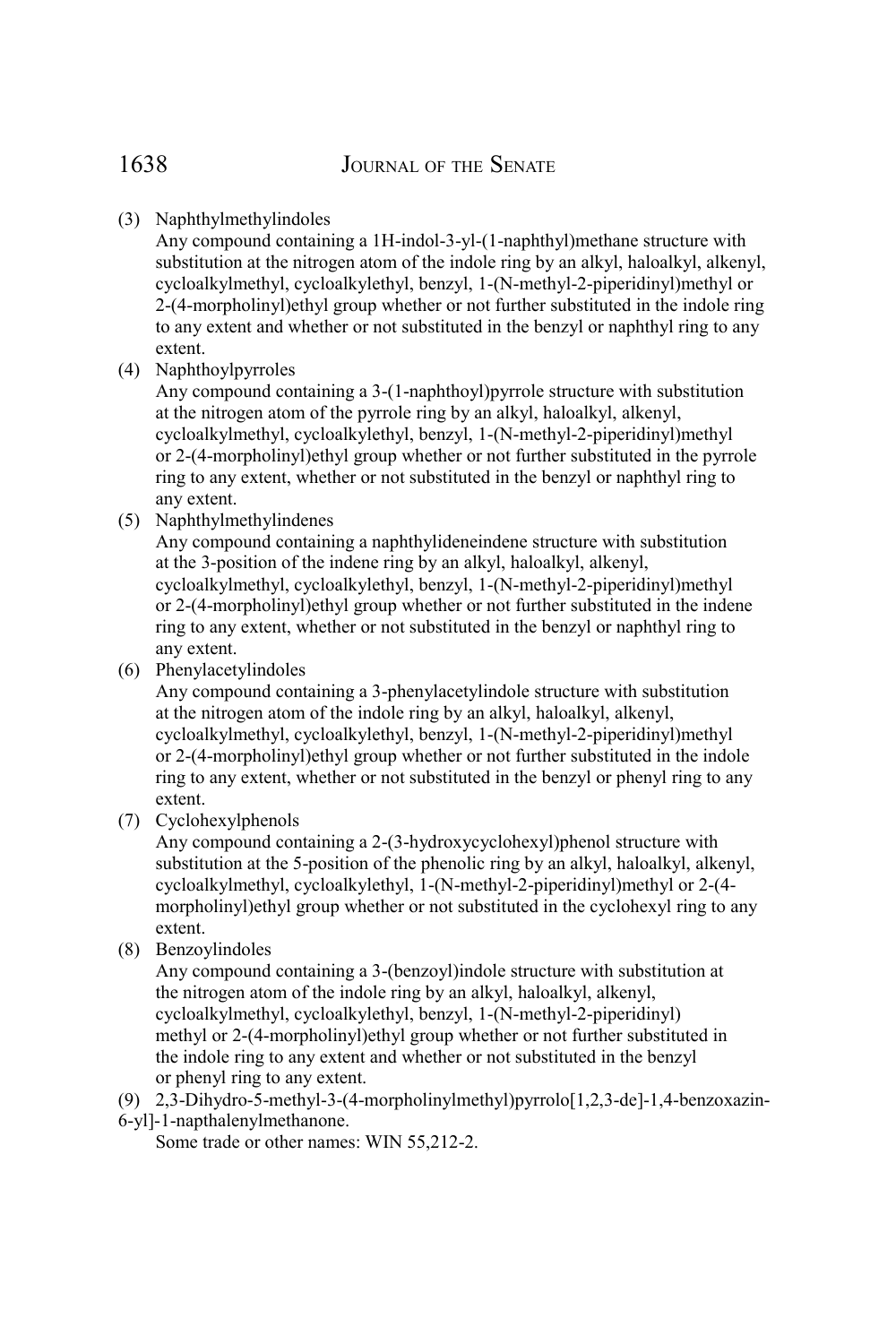- (10) 9-(hydroxymethyl)-6, 6-dimethyl-3-(2-methyloctan-2-yl)-6a,7,10,10atetrahydrobenzo[c]chromen-1-ol Some trade or other names: HU-210, HU-211.
- (11) Tetramethylcyclopropanoylindoles

Any compound containing a 3-tetramethylcyclopropanoylindole structure with substitution at the nitrogen atom of the indole ring by an alkyl, haloalkyl, cyanoalkyl, alkenyl, cycloalkylmethyl, cycloalkylethyl, benzyl, 1-(N-methyl-2 piperidinyl)methyl, 2-(4-morpholinyl)ethyl, 1-(N-methyl-2-pyrrolidinyl)methyl, 1-(N-methyl-3-morpholinyl)methyl, or tetrahydropyranylmethyl group, whether or not further substituted in the indole ring to any extent and whether or not substituted in the benzyl or tetramethylcyclopropyl rings to any extent.

(12) Indole-3-carboxylate esters

Any compound containing a 1H-indole-3-carboxylate ester structure with the ester oxygen bearing a naphthyl, quinolinyl, isoquinolinyl or adamantyl group and substitution at the 1 position of the indole ring by an alkyl, haloalkyl, alkenyl, cycloalkylmethyl, cycloalkylethyl, benzyl, N-methyl-2-piperidinylmethyl or 2- (4-morpholinyl)ethyl group, whether or not further substituted on the indole ring to any extent and whether or not substituted on the naphthyl, quinolinyl, isoquinolinyl, adamantyl or benzyl groups to any extent.

(13) Indazole-3-carboxamides

Any compound containing a 1H-indazole-3-carboxamide structure with substitution at the nitrogen of the carboxamide by a naphthyl, quinolinyl, isoquinolinyl, adamantyl, 1-amino-1-oxoalkan-2-yl or 1-alkoxy-1-oxoalkan-2 yl group and substitution at the 1 position of the indazole ring by an alkyl, haloalkyl, alkenyl, cycloalkylmethyl, cycloalkylethyl, benzyl, N-methyl-2 piperidinylmethyl, or 2-(4-morpholinyl)ethyl group, whether or not further substituted on the indazole ring to any extent and whether or not substituted on the naphthyl, quinolinyl, isoquinolinyl, adamantyl, 1-amino-1-oxoalkan-2-yl, 1-alkoxy-1-oxoalkan-2-yl or benzyl groups to any extent.

(14) (1H-indazol-3-yl)methanones

Any compound containing a (1H-indazol-3-yl)methanone structure with the carbonyl carbon bearing a naphthyl group and substitution at the 1 position of the indazole ring by an alkyl, haloalkyl, alkenyl, cycloalkylmethyl, cycloalkylethyl, benzyl, N-methyl-2-piperidinylmethyl, or 2-(4-morpholinyl) ethyl group, whether or not further substituted on the indazole ring to any extent and whether or not substituted on the naphthyl or benzyl groups to any extent.";

Also on page 4, in line 3, after "Supp." by inserting "21-5701,"; also in line 3, by striking "is" and inserting "and 65-4105 are";

And by renumbering sections accordingly;

On page 1, in the title, in line 1, by striking "agriculture" and inserting "industrial hemp"; also in line 1, after the second semicolon by inserting "excluding industrial hemp from definition of marijuana and cannabinoids;"; in line 2, after "Supp." by inserting "21-5701,"; also in line 2, after "21-5702" by inserting "and 65-4105"; in line 3, by striking "section" and inserting "sections" and **SB 263** be passed as further amended.